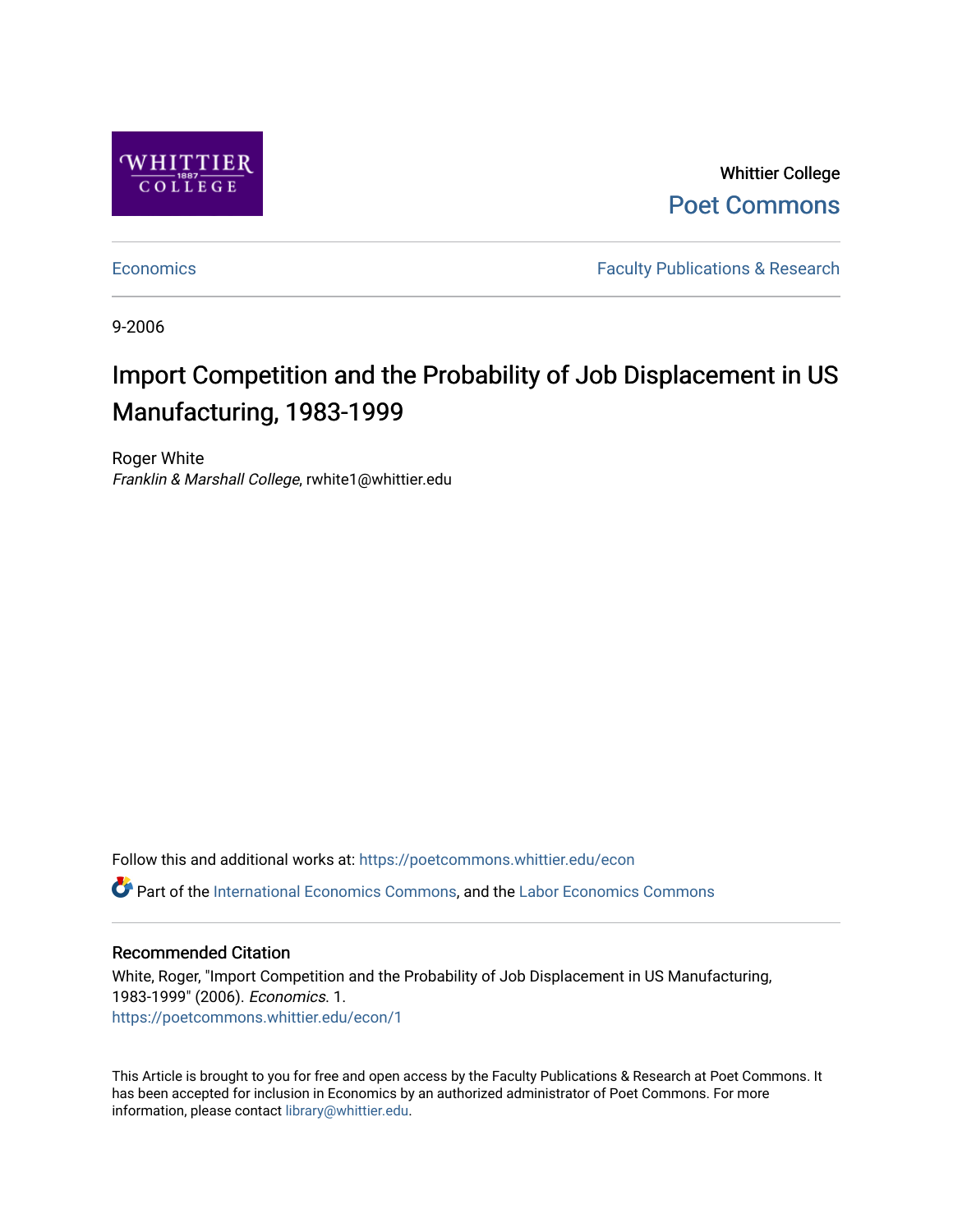# **Import Competition and the Probability of Job Displacement in U.S. Manufacturing, 1983-1999**

# **Roger White1**

Franklin and Marshall College

 $\mathcal{L}_\mathcal{L} = \mathcal{L}_\mathcal{L} = \mathcal{L}_\mathcal{L} = \mathcal{L}_\mathcal{L} = \mathcal{L}_\mathcal{L} = \mathcal{L}_\mathcal{L} = \mathcal{L}_\mathcal{L} = \mathcal{L}_\mathcal{L} = \mathcal{L}_\mathcal{L} = \mathcal{L}_\mathcal{L} = \mathcal{L}_\mathcal{L} = \mathcal{L}_\mathcal{L} = \mathcal{L}_\mathcal{L} = \mathcal{L}_\mathcal{L} = \mathcal{L}_\mathcal{L} = \mathcal{L}_\mathcal{L} = \mathcal{L}_\mathcal{L}$ 

**Abstract** The trade-displacement relationship is examined using observations from the 1984- 2000 Displaced Worker Surveys and corresponding industry data. Increases in import penetration and decreases in import prices correlate with higher displacement rates. Considerable variation in the effects of import competition on displacement probabilities is found across worker types. For example, the estimated displacement probability for a minority female who is not a union member but who has completed some college coursework ranges from 6.44 to 7.13 percent. This is significantly higher than the range estimated (1.02 to 1.24 percent) for collegeeducated, white, male union members. Setting import competition values equal to zero, we see estimated displacement probabilities for such workers decrease by 0.05 to 0.07 percentage points. Non-union, minority female workers with some college education realize reductions of 0.40 to 2.56 percentage points in their probabilities. Thus, workers most at risk of displacement are also most affected by import competition.

*Keywords*: Import competition, job displacement, manufacturing, trade liberalization

**\_\_\_\_\_\_\_\_\_\_\_\_\_\_\_\_\_\_\_\_\_\_\_\_\_\_\_\_\_\_\_\_\_\_\_\_\_\_\_\_\_\_\_\_\_\_\_\_\_\_\_\_\_\_\_\_\_\_\_\_\_\_\_\_\_\_\_\_\_\_\_\_** 

*JEL Classifications*: F14, F16

# **1. Introduction**

Between 1970 and 2001, manufacturing employment as a share of U.S. employment decreased from 26.4 to 13.3 percent while trade as a share of Gross Domestic Product increased from 10.8 to 23.5 percent (U.S. Census Bureau, 1995; 2003). Protectionists frequently cite domestic job loss as an expected outcome of trade liberalization. Employment contraction in the U.S. manufacturing sector since 2001, coupled with persistent trade deficits, has reinforced this expectation. In 2002, the U.S. Congress expanded the Trade Adjustment Assistance program and approved a demonstration wage insurance program to serve trade-displaced workers. Future job losses, if perceived to result from outsourcing or the liberalizing of trade in services, may lead policymakers to revisit the scope and structure of such assistance programs. This study quantifies the effects of import competition on the probability of job displacement and informs policy by examining variation in such effects across a variety of worker types.

The Heckscher-Ohlin-Samuelson model predicts increased trade with labor-abundant nations results in a reallocation of U.S. production from labor-intensive to capital-intensive goods. Prior studies have documented a positive relation between imports and domestic job loss. Kletzer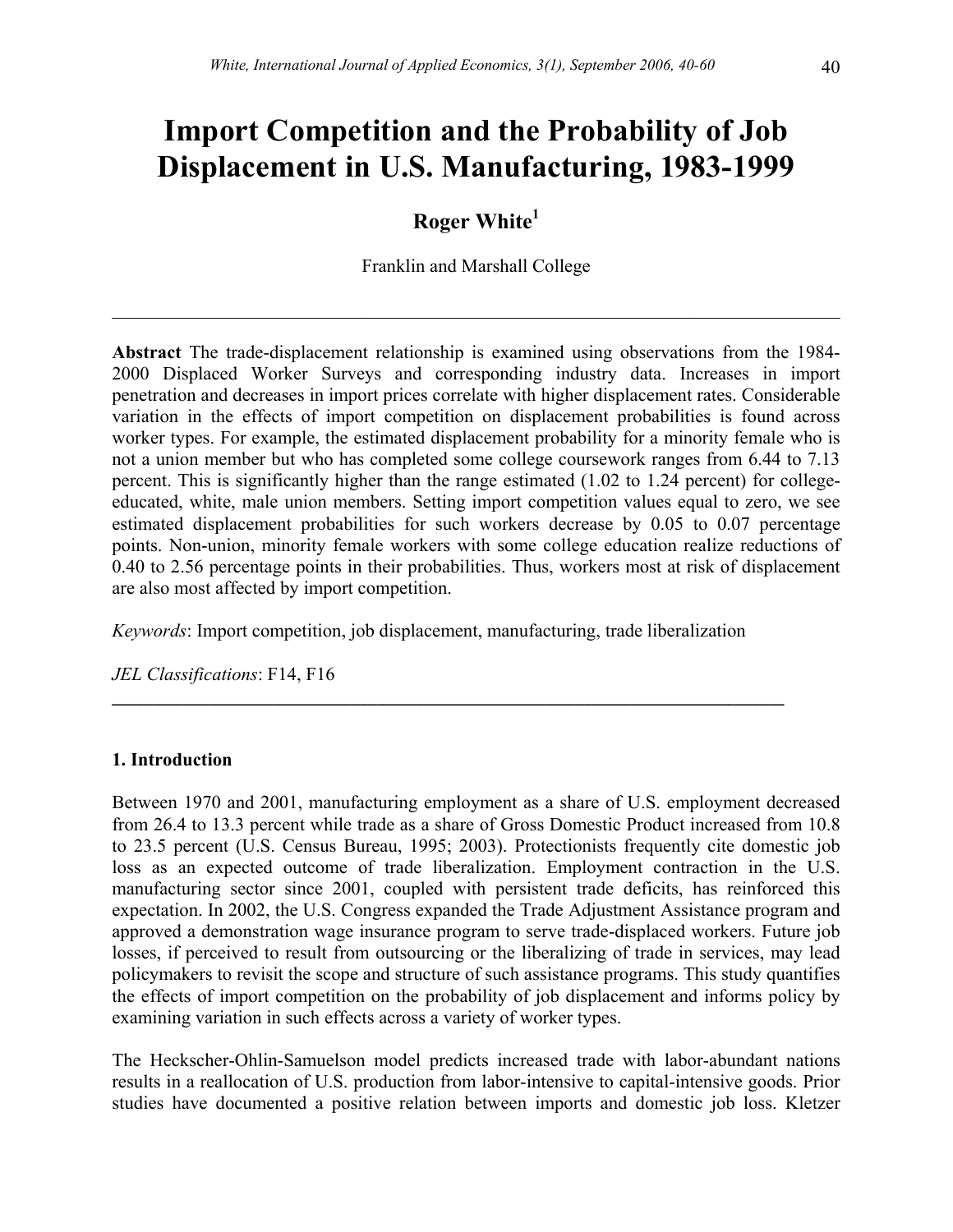(2002), Blanchflower (2000), Belman and Lee (1996) and Dickens (1988) provide reviews of the literature. This labor reallocation entails a potentially costly adjustment for affected workers as downward sticky wages may lead to unreplaced attrition and job displacement. Unreplaced attrition reduces employment as employers choose to not replace workers who voluntarily terminate their employment. Displacement is a more serious employment consequence as it is involuntary and as the typical displaced worker is found to experience significant associated losses, including a potentially prolonged period of unemployment and reduced earnings once reemployed (Jacobson, LaLonde and Sullivan, 1993; Stevens, 1997; and Kletzer and Fairlie, 2003).

We first estimate displacement probabilities for thirty-two worker types – defined by level of education, gender, race and union affiliation – and then examine the effects of import competition on these probabilities. A more complete understanding of variation in the labor market effects of import competition across worker types may aid policymakers when designing programs to assist the workers most in need. It may also lead to a more enlightened and fruitful debate regarding the anticipated effects of trade liberalization. Individual worker observations from the 1984 through 2000 Displaced Worker Surveys (DWS) are matched to industry data to examine the trade-displacement relationship. Confirming the findings of prior research, changes in import penetration rates and import prices, employed separately as measures of import competition, reveal a positive relationship between import penetration and displacement probabilities. Similarly, reductions in import price index values correlate with higher displacement rates. Extending the literature, we report considerable variation across worker types with respect to the associated effects on displacement probabilities.

Broadly speaking, we find non-union, lesser-educated, female and minority workers more likely to suffer job displacement. For example, the displacement probability for a minority female who is not a union member but who has completed some college coursework is estimated to range from 6.44 to 7.13 percent. This is significantly higher than the estimated range of displacement probabilities (1.02 to 1.24 percent) for college-educated, white, male union members. Setting import competition values equal to zero and re-estimating displacement probabilities, we see the workers most at risk of displacement are also the most affected by import competition. We proceed as follows. Section 2 introduces the theoretical intuition and estimation equations. Section 3 presents the data, Section 4 discusses the empirical results and Section 5 concludes.

# **2. Econometric Specification**

Mann (1988), Freeman and Katz (1991), and Kletzer (2002) each employ partial equilibrium frameworks to analyze trade-related labor market dynamics. Following their leads, equations (1) and (2) present industry employment change as a function of industry characteristics and changes in the level and composition of industry sales and prices. L represents industry employment, D is the domestic market,  $\frac{M}{D}$  is the import penetration rate,  $\frac{X}{D}$  is the export penetration rate, P<sup>D</sup> is the domestic price level,  $P^M$  is the import price level,  $P^X$  is the export price level, V is a vector of industry-specific variables, ∆ is the difference operator, j and t are industry and time subscripts,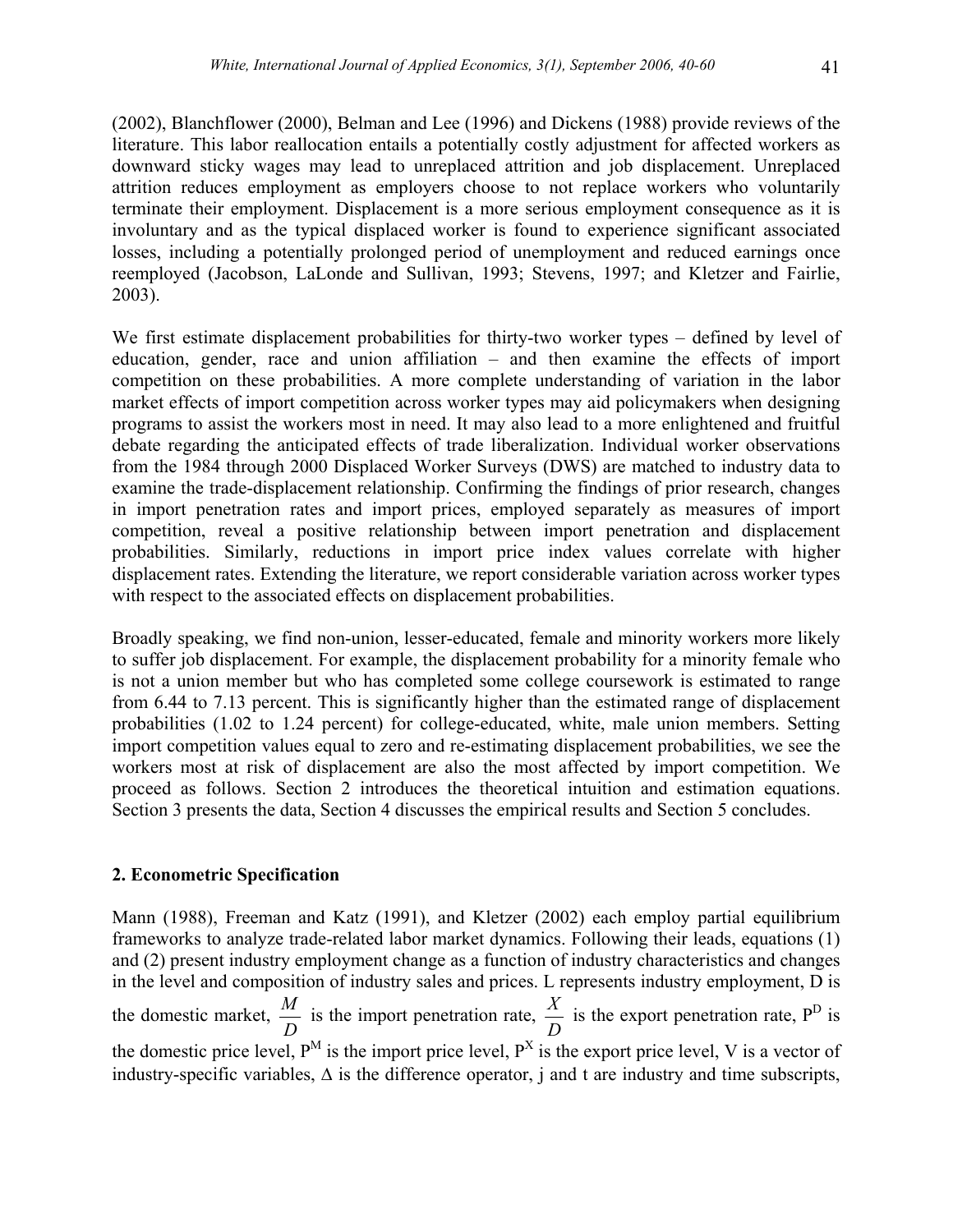respectively, and  $\varepsilon^1$  and  $\varepsilon^2$  are assumed i.i.d. error terms. Derivation of equations (1) and (2) is provided in the appendix.

$$
\Delta \ln L_{jt} = \alpha_0 + \beta_1 \Delta \ln D_{jt} - \beta_2 \Delta \ln \left[ \frac{M}{D} \right]_{jt} + \beta_3 \Delta \ln \left[ \frac{X}{D} \right]_{jt} + \delta_V d\Delta \ln V_{jt} + \varepsilon_{jt}^1 \tag{1}
$$

$$
\Delta \ln L_{it} = \alpha_0 + \beta_1 \Delta \ln P_{it}^D + \beta_2 \Delta \ln P_{it}^M + \beta_3 \Delta \ln P_{it}^X + \delta_V \Delta \ln V_{it} + \varepsilon_{it}^2 \tag{2}
$$

Just as firms vary within industries and as industries vary within an economy, workers vary both within and across industries. For the individual, however, displacement is a binary outcome. To facilitate estimation of displacement probabilities, a binary dependent variable, *DISPLACED*<sub>iit</sub>,

is employed. The dependent variable is equal to one if the worker reported being displaced and zero otherwise. We assume a worker's displacement probability to be a function of the individual's characteristics and the characteristics of the worker's industry of employment. Accordingly, to estimate the relationship between trade and job displacement, we modify equations (1) and (2) to include a vector of worker-specific characteristics,  $H_{ii}$ , and employ a logistic functional form. Equations (3) and (4) illustrate.

$$
DISPLACED_{ijt} = \alpha_0 + \beta_1 \Delta \ln D_{jt} - \beta_2 \Delta \ln \left[ \frac{M}{D} \right]_{jt} + \beta_3 \Delta \ln \left[ \frac{X}{D} \right]_{jt} + \delta_V \Delta \ln V_{jt}
$$
(3)  
+  $\delta_H H_{it} + \varepsilon_{ijt}^1$ 

$$
DISPLACED_{ijt} = \alpha_0 + \beta_1 \Delta \ln P_t^D + \beta_2 \Delta \ln P_{jt}^M + \beta_3 \Delta \ln P_{jt}^X + \delta_V \Delta \ln V_{jt}
$$
  
+  $\delta_H H_{it} + \varepsilon_{ijt}^2$  (4)

In the analysis to follow, due to unavailability of industry-level domestic consumer price indexes,  $P_{\mu}^{D}$  is assumed equal to  $P_{\mu}^{X}$ . Implicitly, this assumes that domestic price effects pass through to export prices. Thus, the estimated coefficients on the  $P_{it}^{X}$  variables capture the cumulative effects of both changes in export prices and domestic prices.

# **3. Data**

Individual observations from the 1984-2000 Displaced Worker Surveys (DWS) have been matched to corresponding industry data, producing a data set that contains 101,187 worker observations which spans the years 1983-1999 (U.S. Department of Commerce, 2001a). Industry trade data for 77 manufacturing industries are from the NBER Trade Database (Feenstra, 1997; 1996) and the U.S. International Trade Commission trade database.<sup>2</sup> The NBER-CES Manufacturing Industry Database (Bartelsman and Gray, 1996) provides annual data on industry shipments, employment, payroll, capital stock and capital investment. Import and export price index data for 29 industries are from the International Price Program of the U.S. BLS. In the remainder of this section, the DWS data and variable construction are discussed.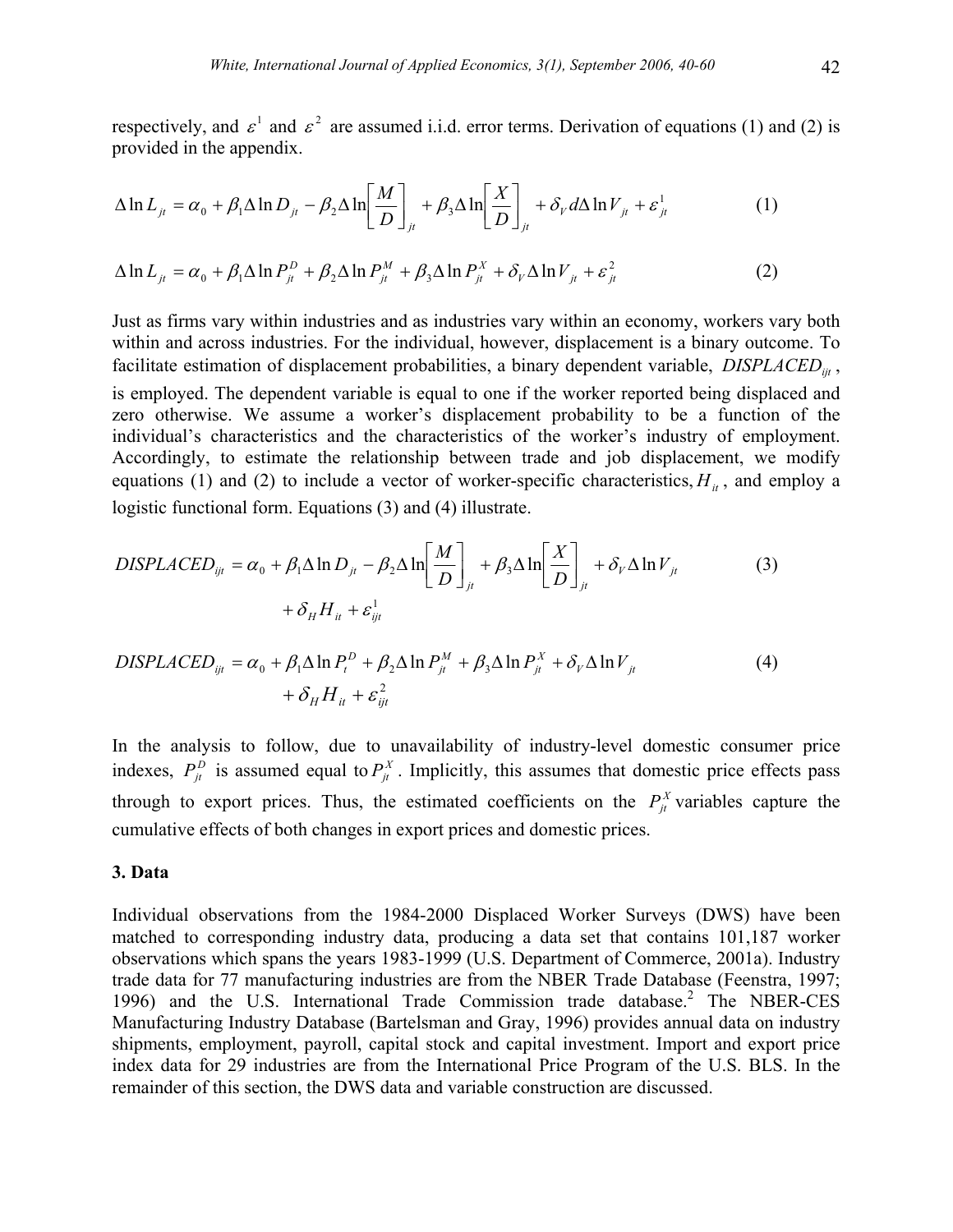# **3.1 U.S. Current Population Survey – Displaced Worker Survey**

The DWS is conducted biennially and each survey collects detailed information regarding workers' demographic characteristics and labor market experiences, including displacement incidence, for a large, random sample of approximately 60,000 households. The DWS defines a worker as having been displaced if they left a job due to a plant or company closing or moving, or, in the event the plant or company is still operating, the job was lost due to slack/insufficient demand or due to worker's position or shift being abolished. Workers who were self-employed at the time of displacement or who, at the time of their survey, expected to be recalled to their former job are not considered to have been displaced. The DWS indicates industry of employment as of the survey date for all workers and, if applicable, the industry from which the worker was displaced. This allows examination of the effects of changes in industry-level import competition on the individual's displacement probability.

The DWS industry affiliation variable is coded at the 3-digit Census of Population Industrial Classification (CIC) level. Industry trade and productivity data (1981-1996) are coded at the 4 digit 1972 Standard Industrial Classification (SIC) code level while the price index data (1981- 1999) are coded using the Standard International Trade Classification (SITC, rev. 3) system. To facilitate the empirical analysis, data sources have been merged into a common industry classification. Specifically, the 4-digit 1972 SIC data were converted to corresponding 1987 SIC codes and then aggregated to the 3-digit level. An SIC-to-CIC industry concordance (Bartelsman and Gray, 1996) was employed to map the SIC data to corresponding CIC industry codes. Similarly, an SITC-to-SIC concordance was developed by the author to facilitate matching of import and export price index data to CIC industry codes.<sup>3</sup>

A limitation of the DWS data is recall bias, which results when a respondent fails to accurately recollect past events. The further into a worker's past that a displacement occurred, the less likely the job separation is to be reported as displacement. Thus, displacement incidence may be underreported for years early in the recall period. To counter recall bias, we abbreviate recall periods to include only the calendar year prior to the survey. This also increases the reliability of the non-displaced worker control group. Data on occupational tenure, in general, and job tenure with the same employer are provided by the Job Tenure and Occupational Mobility (JTOM) supplement to the CPS (U.S. Department of Commerce, 2001b). The JTOM indicates 87 percent of respondents have at least one year of tenure with their survey-date employer. Similarly, 93 percent of respondents report tenure 6 or more months. Since the JTOM and the DWS are subsets of the CPS and representative of the labor force, we proceed under the assumption that the DWS and JTOM respondents have similar tenures.

Table 1 presents descriptive statistics. Relative to the full sample, displaced workers tend to be younger and less educated. Additionally, the typical displaced worker is more likely to be female, a minority, and not a union member. Such workers also tend to have worked in relatively labor-intensive industries that have witnessed relatively slow growth in both domestic and foreign demand. These industries also have experienced, on average, greater increases in import penetration rates and have seen import prices rise at a slower rate. Mean values for non-displaced workers mirror the full sample with the exception that such workers are more likely to be union members.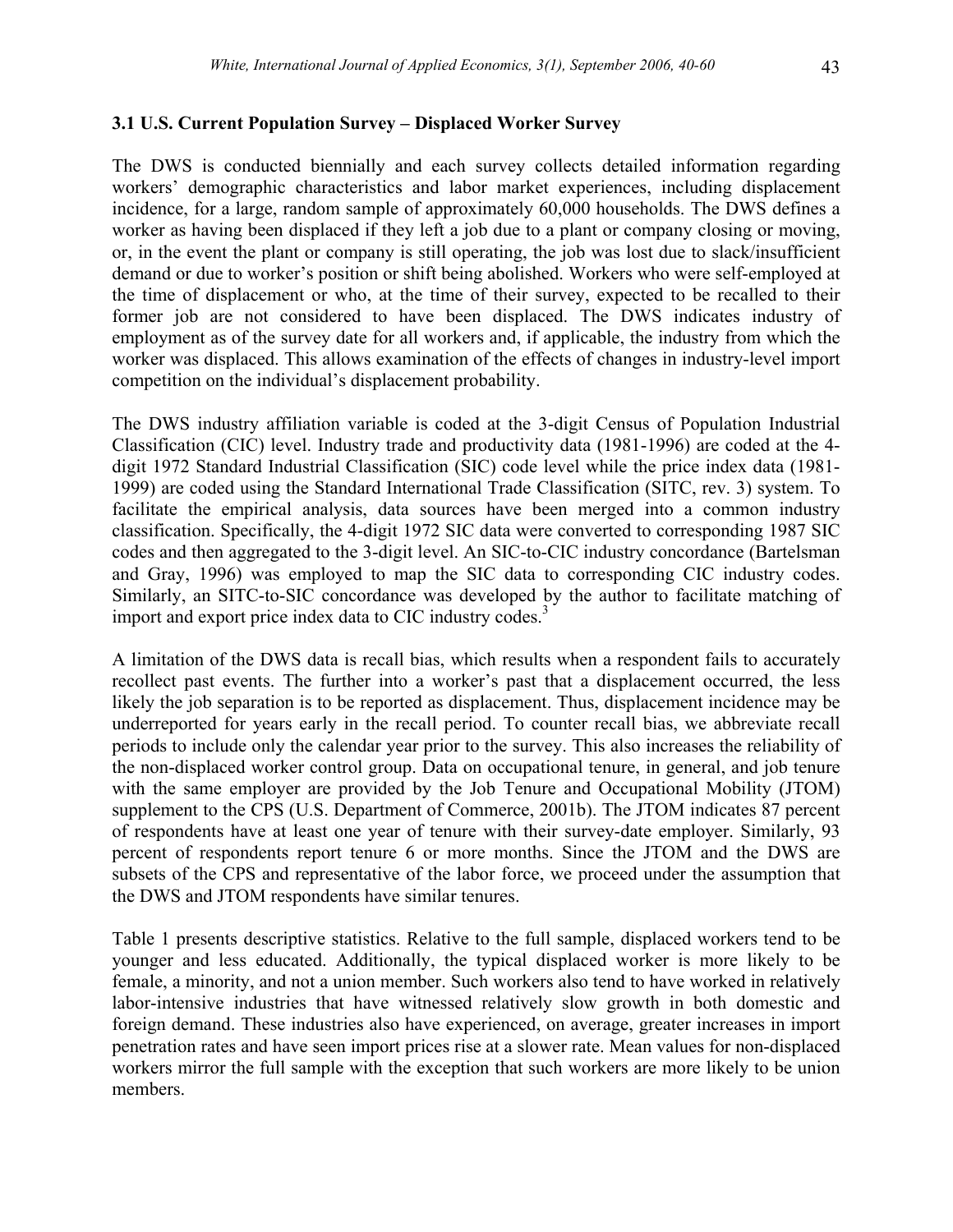#### **3.2 Variable Construction**

As stated at the outset, two measures of import-competition are employed: changes in import penetration rates and changes in import price indexes. Trade theorists, assuming relative goods prices dictate factor prices, may prefer use of changes in import price indexes as the relevant import competition measure. This follows as the threat of lower import prices may reduce domestic goods prices and factor prices, thus affecting wages or, with downward sticky wages, employment. Unfortunately, import price measures are not entirely ideal. Changes in relative prices can occur due to reasons not associated with trade and price indexes may not accurately measure prices across sectors of an industry where goods are likely to be heterogeneous. This underscores the rationale for using both quantity and price measures of import-competition.

As a lag may exist between changes in import competition and labor market adjustment, both two- and three-year changes in import penetration rates and import price indexes are employed.<sup>4</sup> Bernard and Jensen (1995) report higher employment growth at U.S. exporting firms as compared to non-exporters. Accordingly, two- and three-year changes in industry export penetration rates are included to capture associated job-creating effects. To control for domestic demand shifts, measures of the size on the domestic market, at the industry-level, are included. Again, two- and three-year changes are employed. Prior studies have identified displacement as a counter-cyclical occurrence (Farber, 2005; Schmitt, 2004; Kletzer, 1998; Fallick, 1996; Carrington, 1993). To control for the influence of business cycle fluctuations, variables representing a one-year change and a lagged one-year change in the manufacturing sector capacity utilization rate are included.

Technological advances may reduce the demand for unskilled labor (Lawrence and Slaughter, 1993; Krugman and Lawrence, 1994; Berman, Bound and Griliches, 1994; Berman, Bound and Machin, 1998; Kletzer, 1998). To control for such changes, industry-level Solow residuals are constructed from constant returns to scale Cobb-Douglas production functions, assuming constant expenditure shares (Solow, 1957). As with the trade variables, both two- and three-year changes in the technology variable are employed. Controlling for labor-intensity, industry capital-labor ratios are calculated as the capital stock divided by production employment. Worker-specific dummy variables representing gender (female), race (minority), and union affiliation are also included. Lastly, a variable representing potential work experience is constructed as age minus years of education minus six.

#### **4. Effects of Increased Import Competition on the Probability of Displacement**

Results from estimating equations (3) and (4) are presented in Table 2. Columns (a) and (b) present positive and significant log-odds coefficients on two- and three-year changes in import penetration rates. Similarly, columns (c) and (d) report negative coefficients on two- and threeyear changes in import price indexes; however, only the coefficient in column (d) is significant. Countering the effects of imports, increases in domestic or foreign demand reduce the probability of displacement. This follows from the expectation that higher demand for domestic production, either to be consumed within the U.S. or abroad, may entail an increase in labor demand.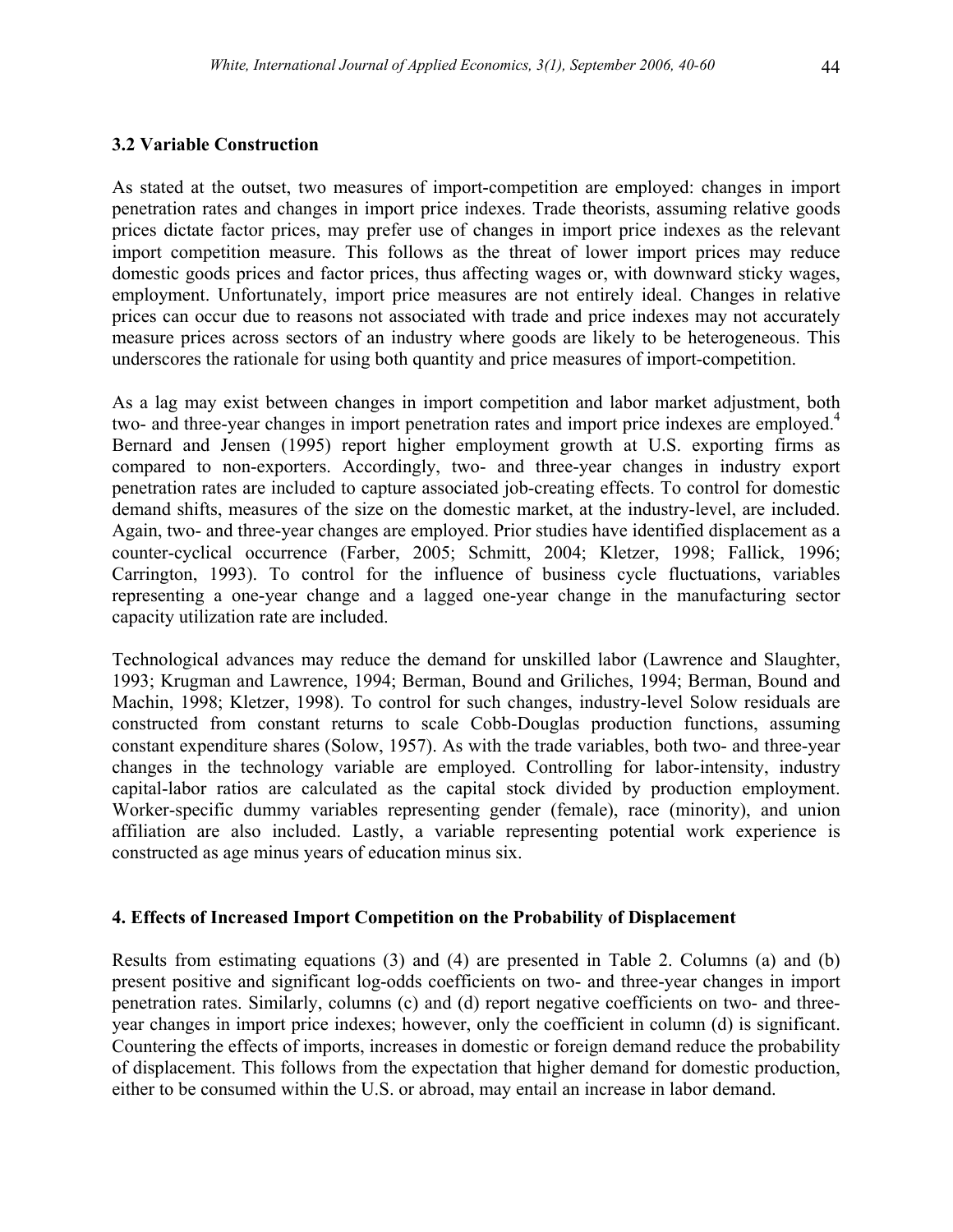Increases in the capacity utilization rate and its lagged value reduce probabilities, illustrating the counter-cyclical nature of job displacement. Improvements in technology are capable of increasing employment if productivity gains lead to lower product prices and, hence, increased output; however, if employers substitute technological advances for labor, such improvements may be labor-displacing. The positive log-odds coefficients presented in columns (a) and (b) indicate that, if both effects are present, the latter appears to dominate. All else equal, workers in capital-intensive industries are less likely to be displaced. This is intuitive for two reasons. First, due to the presence of more capital, such workers are expected to be more productive and, hence, less likely to be displaced. Second, if the nature of import competition is such that foreign workers are engaged in labor-intensive production processes, then domestic workers in more labor-intensive industries would face more import competition than would workers employed in capital-intensive industries.

Regarding worker characteristics, higher levels of education and experience are associated with lower displacement probabilities. Relative to college graduates, the null classification, workers in all other education classifications are significantly more likely to experience a job displacement. Similarly, the log-odds coefficient on the experience variable is negative and significant in each specification. Education represents ability while experience measures general training. Workers of higher ability or higher levels of training may be more productive. If so, firms would be less likely to displace such workers. An alternative explanation regarding the experience variable is that, given the high correlation between potential work experience and age, a "last in, first out" labor shedding process is being captured by the coefficient.

Female and minority workers face higher displacement probabilities. Positive and significant log-odds coefficients are reported for each variable in each specification. This may be the result of labor market discrimination or, possibly, industry characteristics. For example, women and minorities comprise a disproportionately large share of the apparel industry workforce, which in recent years has faced substantial import competition. Union coverage is also associated with lower displacement probabilities. This is unsurprising as industries with higher unionization rates face lower levels of import competition.

Estimated displacement probabilities are presented in Table  $3-A$ .<sup>5</sup> For the typical worker, the estimate ranges from 3.57 to 4.15 percent, depending on specification chosen. To consider variation in displacement probabilities across worker types, we classify workers according to level of educational attainment, race, gender and union membership. The result is 32 worker types which, for each, a range of displacement probabilities are calculated. White, male workers who are college graduates and union members are least likely to be displaced. Displacement probabilities for such workers range from 1.02 to 1.24 percent. Minority, female workers who have completed some college coursework but are not union members are at the other end of the spectrum; for these workers, estimated displacement probabilities range from 6.44 to 7.13 percent.

Columns (e) through (h) in Table 3-B present changes in estimated displacement probabilities if we set values for import competition measures equal to zero.<sup>6</sup> Across all worker types, we see displacement probabilities reduced. For the typical worker, the probability of displacement falls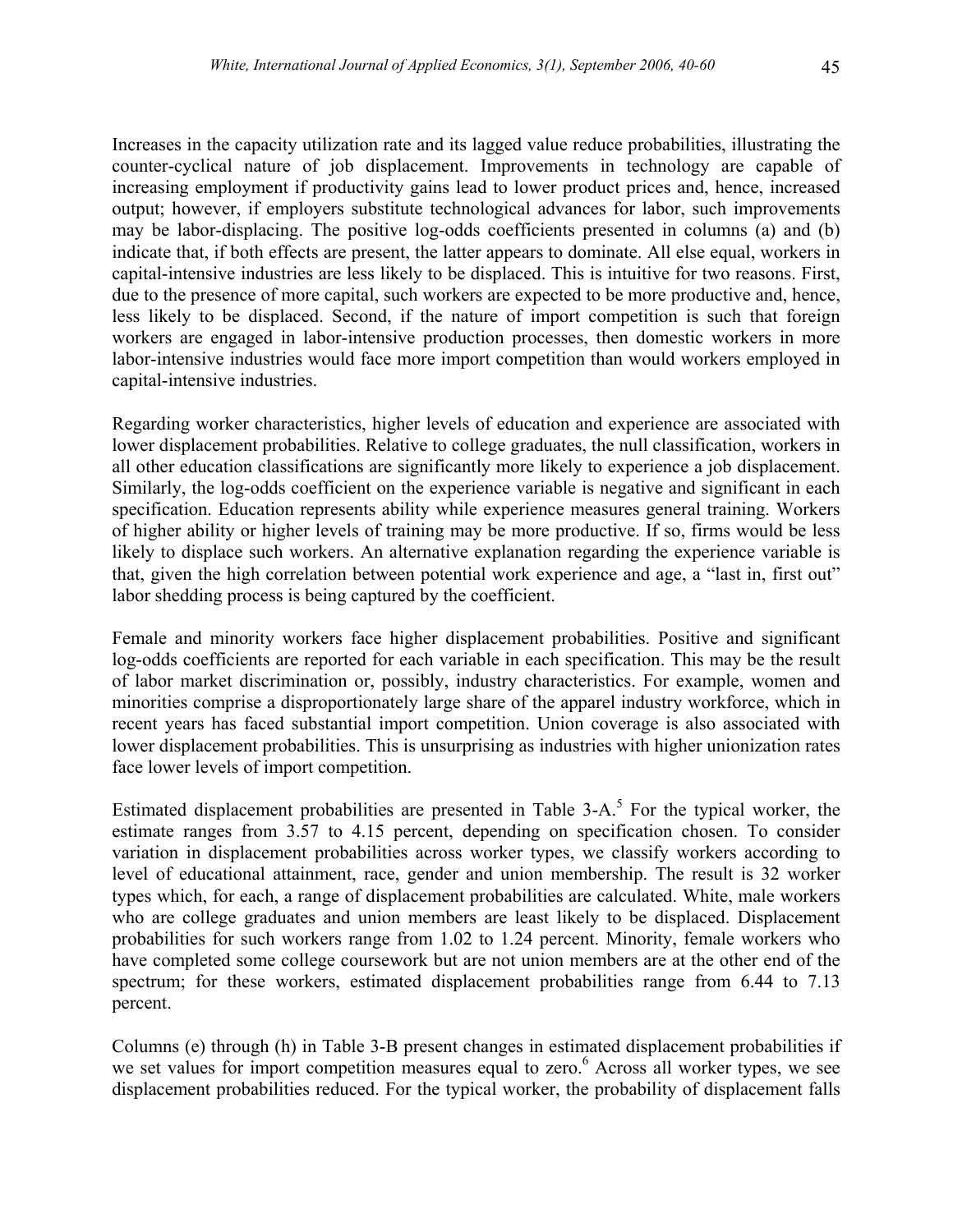by 0.55 to 0.57 percentage points when import penetration measures are set equal to zero. Similarly, setting the three-year change in import price index values equal to zero lowers the displacement probability by  $0.15$  percentage points.<sup>7</sup> However, just as considerable variation is found across worker types with respect to displacement probabilities, we find significant differences in the effects of import competition. For example, college-educated, white, male union members (who face displacement probabilities of 1.02 to 1.24 percent) see probabilities fall by only 0.05 to 0.07 percentage points. Minority, female workers who have completed some college but are not union members, realize decreases in probabilities of 0.40 to 2.56 percentage points. Thus, those workers most at risk of displacement are also most affected by import competition.

# **5. Conclusion**

We examine the trade-displacement relationship using individual worker observations from the 1984-2000 Displaced Worker Surveys. Confirming prior research, we report that rising import competition is positively associated with higher displacement rates. Extending the literature, we consider variation in displacement probabilities across worker types and investigate the associated effects of import competition on the estimated displacement probabilities. Non-union, lesser-educated, female and minority workers are identified as being more likely to suffer job displacement. Additionally, these workers appear most affected by import competition.

This study provides a more complete understanding of the trade-displacement relationship. The findings may enable policymakers to better target specific worker types when formulating public policies to assist displaced workers. For example, identification of industries facing rising import competition, coupled with examination of industry labor force demographics, may allow for proactive responses to trade-related job displacement. This may enable a reduction in both the social costs of displacement (decreased productivity and/or inefficient expenditure of public funds) and the personal costs borne by displaced workers. Further, the finding of heterogeneity across worker types, with respect to the effects of import competition, may provide the trade liberalization debate with a more accurate depiction of the interrelation between import competition and job displacement.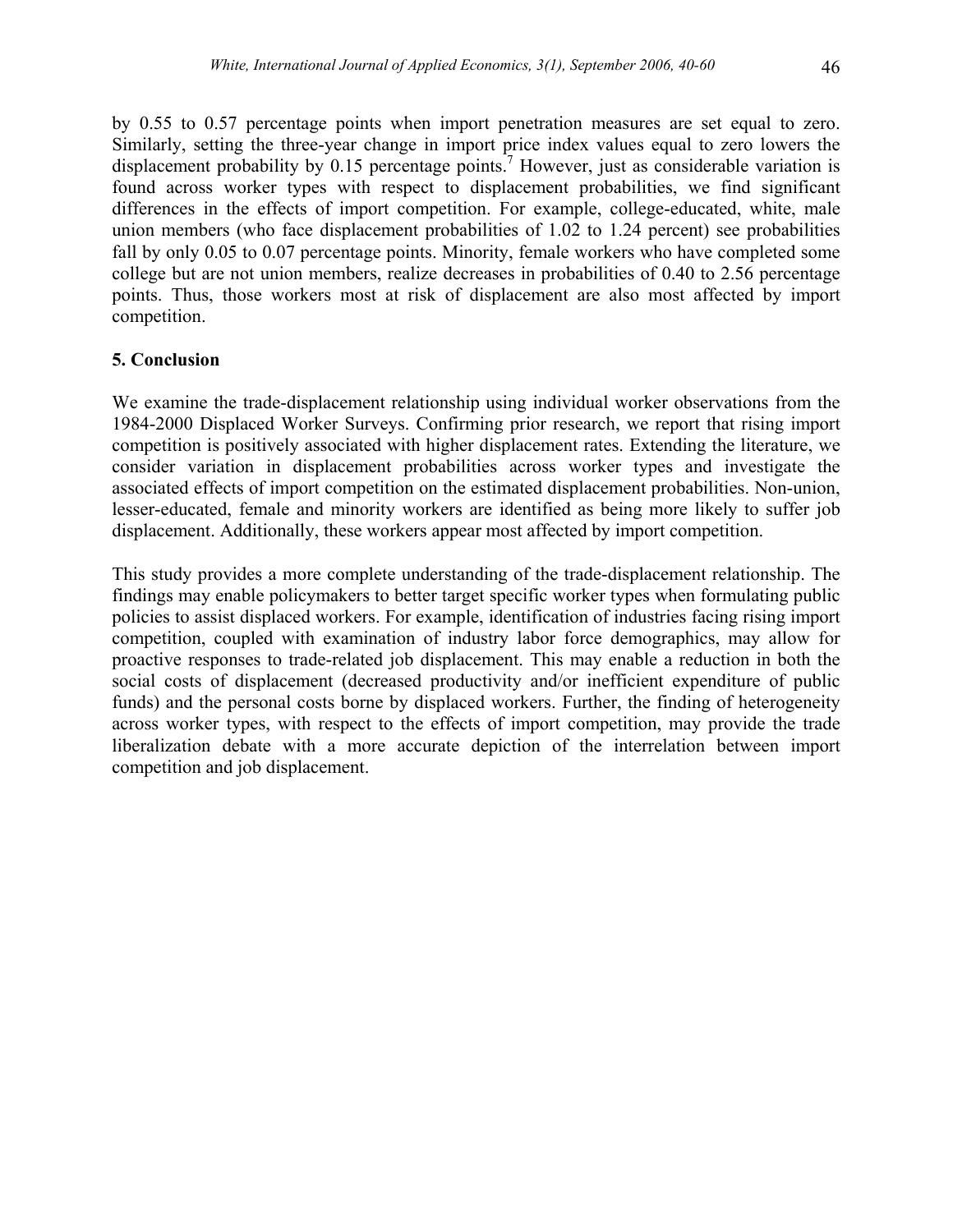#### **Appendix**

#### **A. Derivation of Estimation Equations**

Following Mann (1988), Freeman and Katz (1991), and Kletzer (2002) we assume competitive factor markets and allow the demand for labor to be given as

$$
\Delta \ln L_{ji} = -\eta \Delta \ln W_{ji} + \Delta \ln Z_{ji} + \Delta \ln V_{ji}
$$
\n(A.1)

where  $L_{it}$  is industry employment,  $\eta$  is the elasticity of labor demand,  $W_{it}$  is the industry wage rate,  $Z_{it}$  is a vector of factors that may exogenously shift product demand and thus may shift the labor demand curve,  $V_{it}$  is a vector of industry-specific variables,  $\Delta$  is the difference operator, ln denotes the natural logarithm, and j and t are industry and time subscripts, respectively. Equation (A.2) gives an expression for labor supply.

$$
\Delta \ln L_{it} = \lambda \Delta \ln W_{it} + \Delta \ln R_{it} \tag{A.2}
$$

where  $L_{it}$  is the industry supply of labor,  $\lambda$  is the elasticity of labor supply, and  $R_{it}$  is a vector of factors underlying potential labor supply shifts. In equilibrium, labor market clearing dictates that equation (A.1) is equal to equation (A.2). Solving for  $\Delta \ln W_{it}$  yields

$$
\Delta \ln W_{jt} = \left(\frac{1}{\lambda + \eta}\right) \left[\Delta \ln Z_{jt} + \Delta \ln V_{jt} - \Delta \ln R_{jt}\right]
$$
\n(A.3)

Substituting equation (A.3) into equation (A.2) yields the change in industry employment.

$$
\Delta \ln L_{ji} = \left(\frac{\lambda}{\lambda + \eta}\right) \left[\Delta \ln Z_{ji} + \Delta \ln V_{ji}\right] - \left(\frac{\lambda}{\lambda + \eta} - 1\right) \Delta \ln R_{ji}
$$
\n(A.4)

Estimation of equation (A.4) to examine the effects of shifts in labor supply and product demand on industry employment would be a mistake due to potential simultaneity caused by wage and employment pressures on prices and thus on shipments. Following Freeman and Katz (1991), we assume that output prices depend solely on production costs. The relation between wages and sales is represented as follows. Let production be given by equation (A.5).

$$
\Delta \ln Q_{ji} = -\psi \Delta \ln P_{ji} + \Delta \ln Z_{ji}
$$
\n(A.5)

where  $Q_{it}$  is industry output,  $P_{it}$  is the industry price level, and  $\psi$  is the price elasticity of product demand.  $Z_{it}$  is a vector of exogenous product demand shifters. Assuming that  $P_{it}$  depends solely on production costs and that labor is the only factor input we have  $P_{it}$  determined solely by wages.

$$
\Delta \ln P_{jt} = \phi \Delta \ln W_{jt} + \upsilon_{jt} \tag{A.6}
$$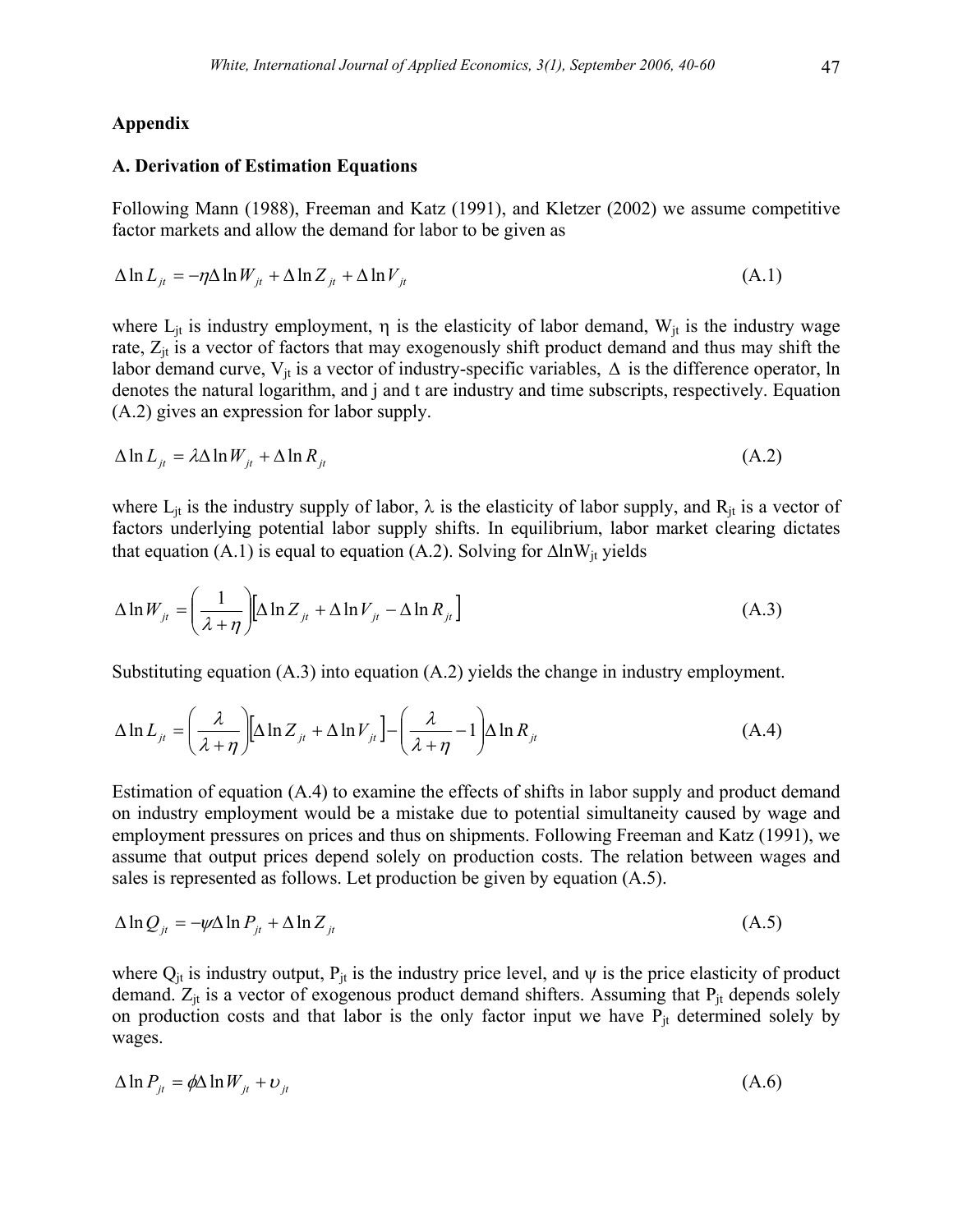where φ represents labor's share of total costs and  $v_{it}$  is an assumed i.i.d. error term. Setting  $\Delta \ln R_{it}$  and  $\Delta \ln V_{it}$  equal to zero for now, equation (A.3) and equation (A.4) become

$$
\Delta \ln W_{ji} = \theta \Delta \ln Z_{ji} \tag{A.7}
$$

$$
\Delta \ln L_{ji} = \Omega \Delta \ln Z_{ji} \tag{A.8}
$$

where  $\lambda$  +  $\eta$ θ  $=\frac{1}{\lambda + \eta}$  and where  $\Omega = \frac{\lambda}{\lambda + \eta}$ λ +  $\Omega = \frac{R}{\lambda}$ . Equations (A.7) and (A.8) illustrate that both wages and employment change in response to exogenous shifts in product demand. Substituting equation (A.6) into equation (A.5) and assuming that  $\varepsilon_{it} = 0$  yields equation (A.9).

$$
\Delta \ln Q_{ji} = -\psi \phi \Delta \ln W_{ji} + \Delta \ln Z_{ji}
$$
\n(A.9)

Using the identity that  $\Delta \ln S_{jt} = \Delta \ln P_{jt} + \Delta \ln Q_{jt}$  (where  $S_{jt}$  is industry sales) and substituting equation (A.9) into the identity we have

$$
\Delta \ln S_{it} = -\psi \phi \Delta \ln W_{it} + \Delta \ln Z_{it} + \Delta \ln P_{it}
$$
\n(A.10)

Further substituting equation (A.6) into equation (A.10) and assuming that  $\varepsilon_{it} = 0$  we have

$$
\Delta \ln S_{it} = (1 - \psi) \phi \Delta \ln W_{it} + \Delta \ln Z_{it}
$$
\n(A.11)

Solving equation (A.11) for  $\Delta$  lnZ<sub>it</sub> yields

$$
\Delta \ln Z_{it} = \Delta \ln S_{it} - (1 - \psi) \phi \Delta \ln W_{it}
$$
\n(A.12)

Substituting equation (A.7) into equation (A.12) for  $\Delta \ln W_{it}$  yields

$$
\Delta \ln Z_{jt} = \left(\frac{1}{(1 + (1 - \psi)\phi\theta)}\right) \Delta \ln S_{jt}
$$
\n(A.13)

Substituting equation (A.13) into (A.8) yields an expression relating changes in sales to changes in employment. Defining  $\Lambda = \frac{32}{(1 + (1 - \nu)\phi\theta)}$  $\bigg)$  $\setminus$  $\overline{\phantom{a}}$  $\setminus$ ſ  $+(1 \left(\frac{\Omega}{(1+(1-\psi)\phi\theta)}\right)$  we can write the change in employment as

$$
\Delta \ln L_{it} = \Lambda \Delta \ln S_{it} \tag{A.14}
$$

Decomposing industry sales into its component parts, domestic sales, exports, and imports, we rewrite the identity of Sales = Domestic + Exports – Imports as  $S_{it} = D_{it} + X_{it} - M_{it}$ . Taking logdifferences to approximate for percent changes and dropping industry and time subscripts yields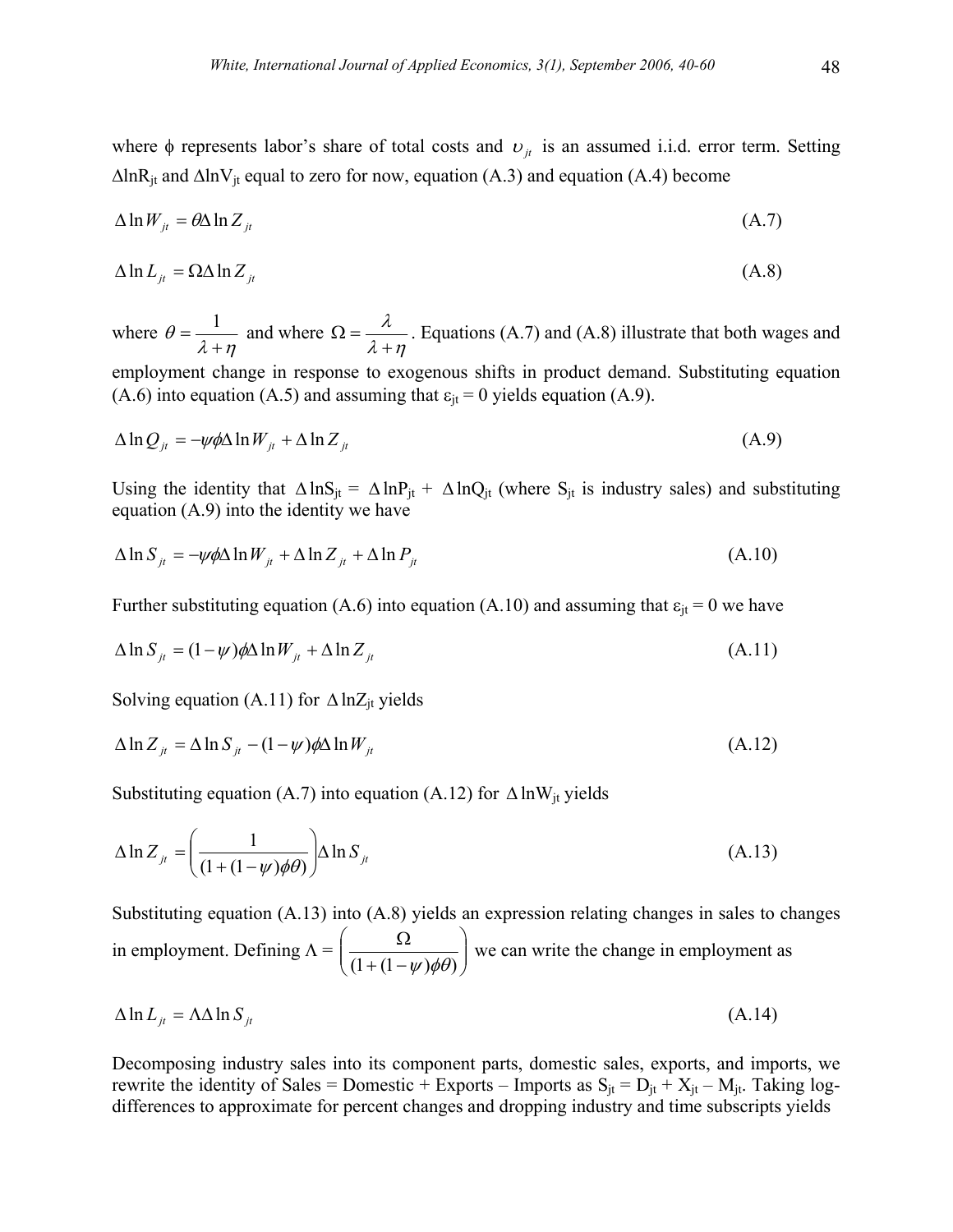$$
\frac{\Delta S}{S} = \left(\frac{D}{S}\right)\frac{\Delta D}{D} + \left(\frac{X}{S}\right)\frac{\Delta X}{X} - \left(\frac{M}{S}\right)\frac{\Delta M}{M}
$$
\n(A.15)

If we let  $\frac{\Delta S}{\Delta} = \hat{S}$ *S*  $\frac{\Delta S}{\sigma} = \hat{S}$ ,  $\frac{\Delta D}{\sigma} = \hat{D}$ *D*  $\frac{\Delta D}{\Delta} = \hat{D}, \frac{\Delta X}{X} = \hat{X}$ *X*  $\frac{\Delta X}{\Delta x} = \hat{X}, \frac{\Delta M}{\Delta x} = \hat{M}$ *M*  $\frac{\Delta M}{\Delta t} = M$ , then equation (A.15) can be written as

$$
\hat{S} = \left(\frac{D}{S}\right)\hat{D} + \left(\frac{X}{S}\right)\hat{X} - \left(\frac{M}{S}\right)\hat{M}
$$
\n(A.16)

Allowing  $\hat{\mathbf{x}} = \frac{X}{\hat{\mathbf{x}}} = \hat{\hat{\mathbf{X}}} - \hat{\hat{\mathbf{S}}}$ *S*  $\hat{\mathbf{x}} = \frac{X}{\hat{\mathbf{x}}} = \hat{\hat{\mathbf{X}}} - \hat{\hat{\mathbf{S}}}$  and  $\hat{\mathbf{p}} = \frac{M}{\hat{\mathbf{s}}} = \hat{\mathbf{M}} - \hat{\mathbf{S}}$ *S*  $\hat{\rho} = \frac{M}{g} = \hat{M} - \hat{S}$  implies that  $\hat{X} = \hat{k} + \hat{S}$  and  $\hat{M} = \hat{\rho} + \hat{S}$ . Substituting these identities into equation (A.16), recognizing  $\hat{k} = \frac{X}{S}$ ,  $\hat{\rho} = \frac{M}{S}$ , and reintroducing industry and time subscripts allow equation (A.16) to be written as follows.

$$
\hat{S}_{jt} = \hat{D}_{jt} + \left[ \frac{\hat{\kappa}}{(1 - \hat{\kappa} + \hat{\rho})} \left( \frac{X}{S} \right)_{jt} - \left[ \frac{\hat{\rho}}{(1 - \hat{\kappa} + \hat{\rho})} \left( \frac{M}{S} \right)_{jt} \right] \right]
$$
(A.17)

Substituting equation (A.17) into equation (A.14) yields

$$
\Delta \ln L_{ji} = \Lambda \omega_1 \Delta \ln D_{ji} + \Lambda \omega_2 \Delta \ln \left( \frac{X}{S} \right)_{ji} - \Lambda \omega_3 \Delta \ln \left( \frac{M}{S} \right)_{ji}
$$
 (A.18)

where  $\omega_1 = 1$ ,  $\omega_2 = \frac{K}{\frac{\lambda}{\sqrt{1-\lambda}}}$ J  $\overline{\phantom{a}}$  $\mathsf{L}$  $\mathsf{L}$ L  $\mathbf{r}$  $-\kappa +$ =  $(1 - \hat{k} + \hat{\rho})$ ^ 2  $\kappa + \rho$  $\omega_2 = \frac{K}{\frac{\lambda}{\lambda} \sqrt{\lambda}}$ , and  $\omega_3 = \frac{\rho}{\frac{\lambda}{\lambda} \sqrt{\lambda}}$ J  $\overline{\phantom{a}}$  $\mathsf{L}$  $\mathsf{L}$ L  $\mathbf{r}$  $-\kappa +$ =  $(1 - \hat{k} + \hat{\rho})$  $\wedge$ 3  $\kappa + \rho$  $\omega_1 = \frac{\rho}{\sqrt{2\pi}}$ . Re-writing equation (A.18) such that

 $\beta_1 = \omega_1$ ,  $\beta_2 = \Lambda \omega_2$  and  $\beta_3 = \Lambda \omega_3$  yields equation (A.19).

$$
\Delta \ln L_{ji} = \beta_1 \Delta \ln D_{ji} + \beta_2 \Delta \ln \left( \frac{X}{S} \right)_{jt} - \beta_3 \Delta \ln \left( \frac{M}{S} \right)_{jt}
$$
 (A.19)

The model developed thus far can be altered to consider changes in domestic, export, and import price levels. Equations  $(A.1)$  through  $(A.4)$  remain the same; however, equation  $(A.5)$  becomes

$$
\Delta \ln Q_{ji} = -\psi_1 \Delta \ln P_{ji}^D + \psi_2 \Delta \ln P_{ji}^M + \psi_3 \Delta \ln P_{ji}^X \tag{A.20}
$$

where  $P_{jt}^D$ ,  $P_{jt}^M$ , and  $P_{jt}^X$  are the domestic, import and export price level, respectively, and  $\Delta \ln Z_{jt} = 0$ . Using the identity of  $\Delta S_{jt} = \Delta Q_{jt} + \Delta P_{jt}$  to add  $\Delta P_{jt}$  to equation (A.20) we have that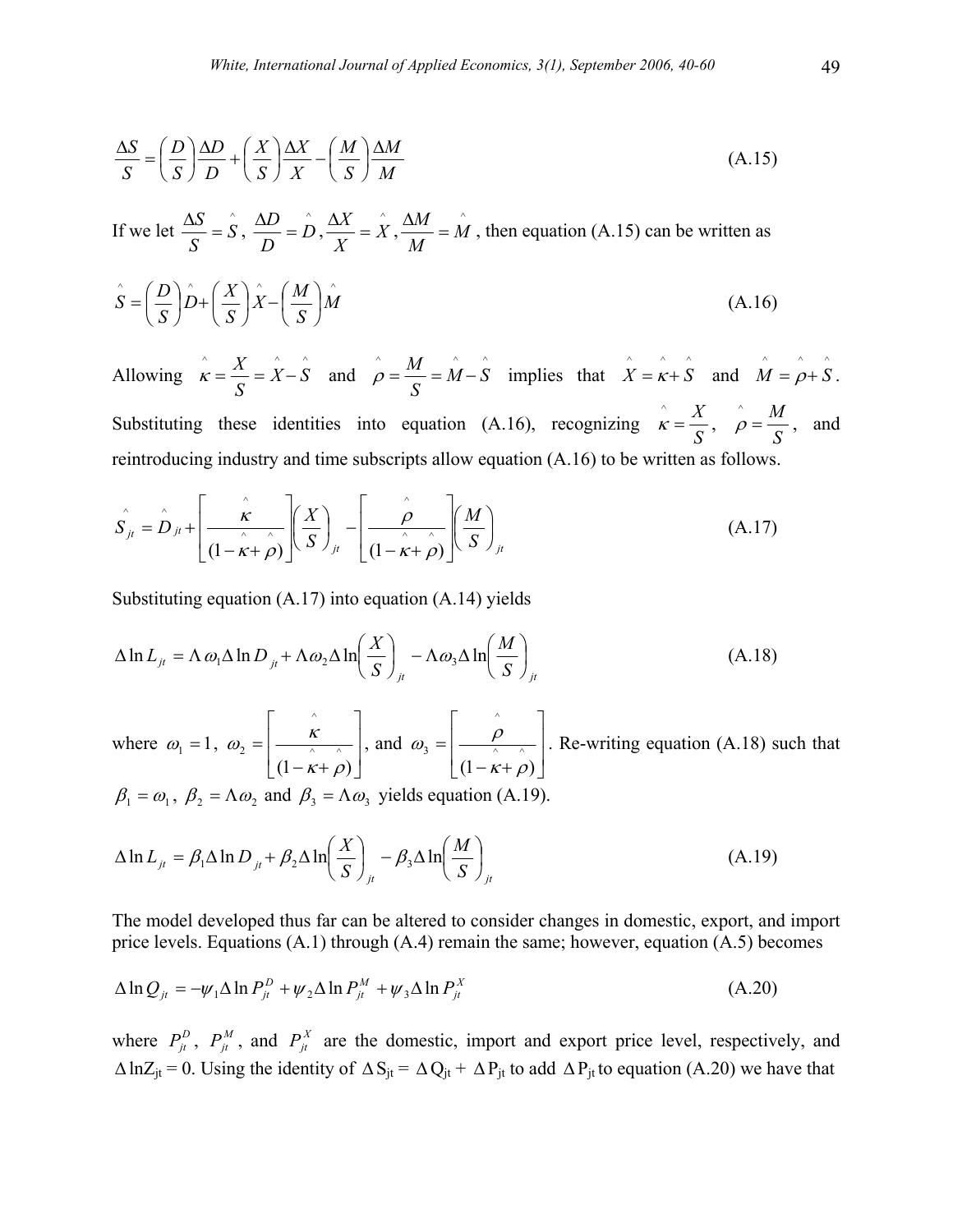$$
\Delta \ln S_{jt} = (1 - \psi_1) \Delta \ln P_{jt}^D + \psi_2 \Delta \ln P_{jt}^M + \psi_3 \Delta \ln P_{jt}^X
$$
\n(A.21)

Substituting equation (A.21) into equation (A.14) yields

$$
\Delta \ln L_{jt} = \Lambda \left[ (1 - \psi_1) \Delta \ln P_{jt}^D + \psi_2 \Delta \ln P_{jt}^M + \psi_3 \Delta \ln P_{jt}^X \right]
$$
\n(A.22)

where  $\Lambda(1 - \psi_1)$  is the domestic price elasticity of demand,  $\Lambda \psi_2$  is the import price elasticity of demand, and  $\Lambda \psi_3$  is the export price elasticity of demand. Re-writing equation (A.22) such that  $\beta_1 = \Lambda(1 - \psi_1)$ ,  $\beta_2 = \Lambda \psi_2$  and  $\beta_3 = \Lambda \psi_3$  yields equation (A.23).

$$
\Delta \ln L_{it} = \beta_1 \Delta \ln P_{it}^D + \beta_2 \Delta \ln P_{it}^M + \beta_3 \Delta \ln P_{it}^X \tag{A.23}
$$

Appending a vector of industry-specific variables,  $\Delta \ln V_{\mu}$ , to equations (A.19) and (A.23), addition of assumed i.i.d error terms and an intercept term yields equations (A.24) and (A.25).

$$
\Delta \ln L_{jt} = \alpha_0 + \beta_1 \Delta \ln D_{jt} - \beta_3 \Delta \ln \left( \frac{M}{S} \right)_{jt} + \beta_2 \Delta \ln \left( \frac{X}{S} \right)_{jt} + \beta_v \Delta \ln V_{jt} + \varepsilon_{jt}^1 \tag{A.24}
$$

$$
\Delta \ln L_{jt} = \alpha_0 + \beta_1 \Delta \ln P_{jt}^D + \beta_2 \Delta \ln P_{jt}^M + \beta_3 \Delta \ln P_{jt}^X + \delta_v \Delta \ln V_{jt} + \varepsilon_{jt}^2 \tag{A.25}
$$

These final two equations correspond to equations (1) and (2) in the paper.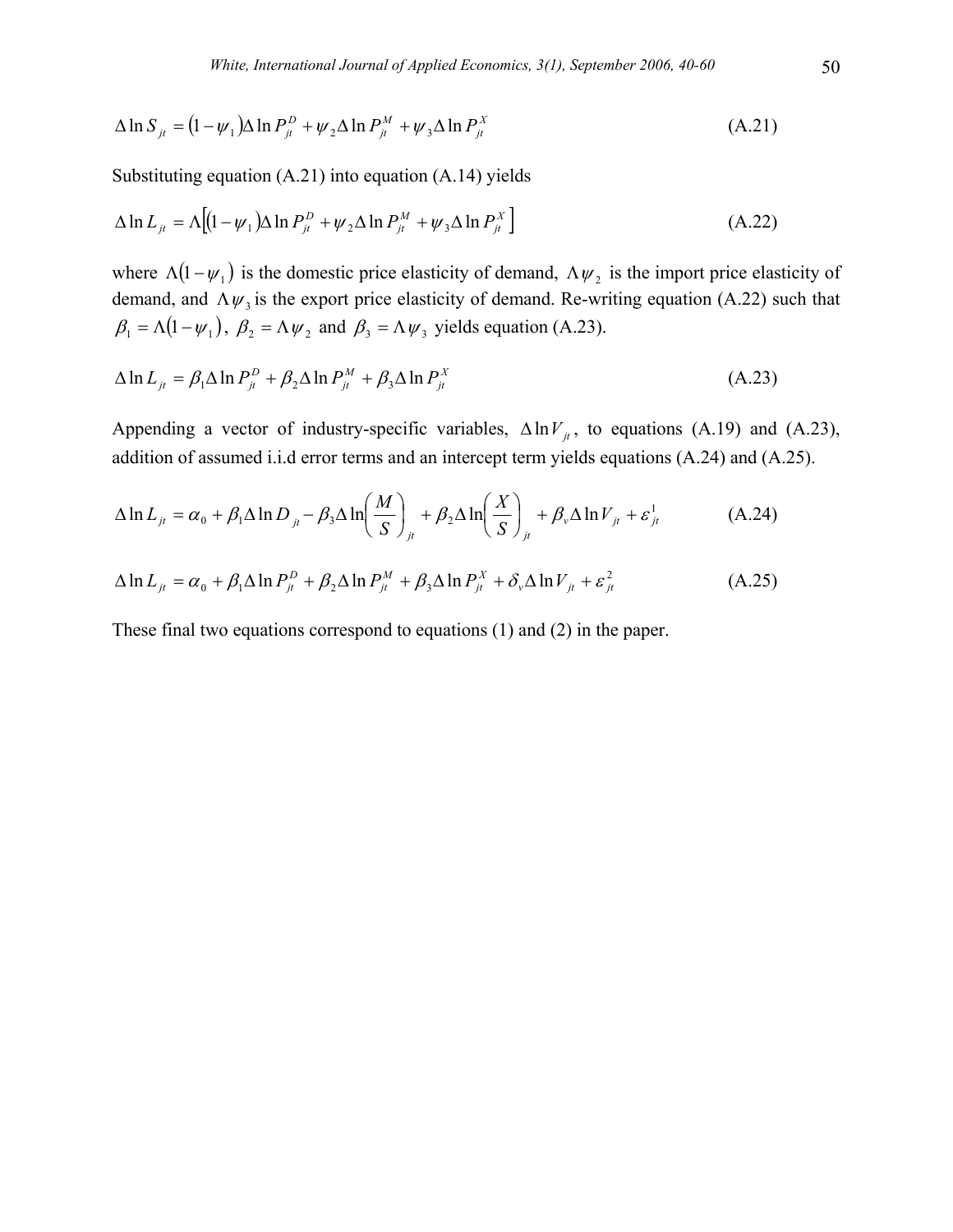| <b>CIC</b> | <b>Industry Description</b>                                              |
|------------|--------------------------------------------------------------------------|
| $100*$     | Meat products                                                            |
| 101        | Dairy products                                                           |
| $102*$     | Canned, frozen and preserved fruits and vegetables                       |
| 110        | Grain mill products                                                      |
| 111        | <b>Bakery</b> products                                                   |
| 112        | Sugar and confectionary products                                         |
| 120        | Beverage industries                                                      |
| 121        | Miscellaneous food preparations and kindred products                     |
| 130        | Tobacco manufactures                                                     |
| 132        | Knitting mills                                                           |
| 140        | Dyeing and finishing textiles, except wool and knit goods                |
| 141        | Carpets and rugs                                                         |
| 142        | Yarn, thread and fabric mills                                            |
| 150        | Miscellaneous textile mill products                                      |
| 151        | Apparel and accessories, except knit goods                               |
| 152        | Miscellaneous fabricated textile products                                |
| $160*$     | Pulp, paper, and paperboard mills                                        |
| 161        | Miscellaneous paper and pulp products                                    |
| 162        | Paperboard containers and boxes                                          |
| 171        | Newspaper publishing and printing                                        |
| $172*$     | Printing, publishing, and allied equipment industries, except newspapers |
| $180*$     | Plastics, synthetics, and resins                                         |
| $181*$     | Drugs                                                                    |
| 182*       | Soaps and cosmetics                                                      |
| 190        | Paints, varnishes, and related products                                  |
| $191*$     | Agricultural chemicals                                                   |
| 192*       | Industrial and miscellaneous chemicals                                   |
| 200*       | Petroleum refining                                                       |
| 201        | Miscellaneous petroleum and coal products                                |
| 210        | Tires and inner tubes                                                    |
| 211        | Other rubber products, and plastic footwear and belting                  |
| $212*$     | Miscellaneous plastics products                                          |
| 220        | Leather tanning and finishing                                            |
| 221        | Footwear, except rubber and plastic                                      |
| 222        | Leather products, except footwear                                        |
| 230        | Logging                                                                  |
| 231        | Sawmills, planning mills, and millwork                                   |
| 232        | Wood buildings and mobile homes                                          |
| 241        | Miscellaneous wood products                                              |
| 242*       | Furniture and fixtures                                                   |
| 250        | Glass and glass products                                                 |
| 251        | Cement, concrete, gypsum, and plaster products                           |
| 252        | Structural clay products                                                 |

# **B. Industry Listing (Asterisks denote industries for which price index data were available).**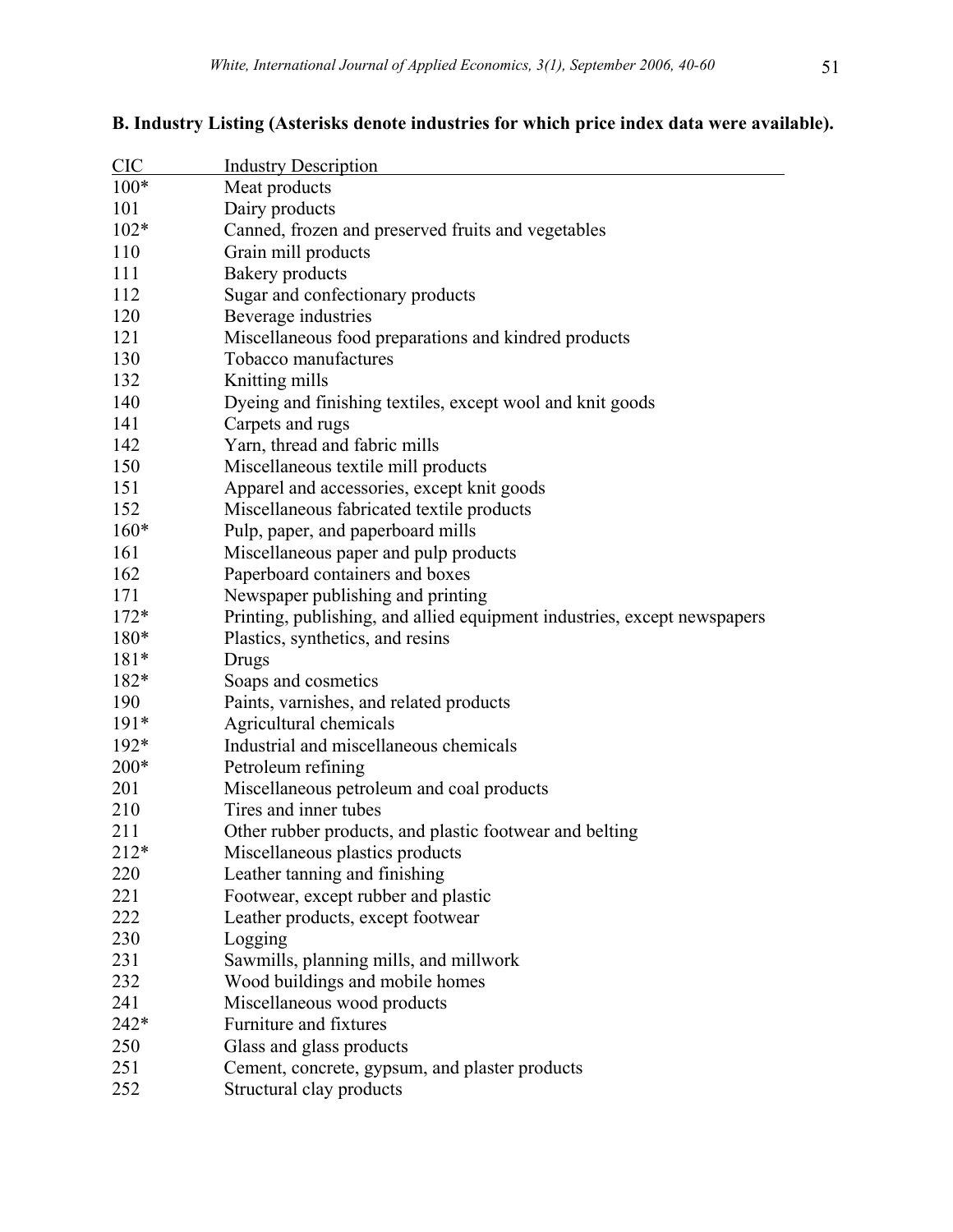| <b>CIC</b> | <b>Industry Description</b>                                            |
|------------|------------------------------------------------------------------------|
| 261        | Pottery and related products                                           |
| 262        | Miscellaneous nonmetallic mineral and stone products                   |
| 270*       | Blast furnaces, steelworks, rolling and finishing mills                |
| $271*$     | Iron and steel foundries                                               |
| 272*       | Primary aluminum industries                                            |
| 280        | Other primary metal industries                                         |
| 281*       | Cutlery, hand tools, and other hardware                                |
| 282        | Fabricated structural metal products                                   |
| 290        | Screw machine products                                                 |
| 291        | Metal forgings and stampings                                           |
| 292        | Ordnance                                                               |
| 300*       | Miscellaneous fabricated metal products                                |
| 310*       | Engines and turbines                                                   |
| 311        | Farm machinery and equipment                                           |
| 312*       | Construction and material handling machines                            |
| 320*       | Metalworking machinery                                                 |
| 321        | Office and accounting machines                                         |
| 322*       | Computers and related equipment                                        |
| 331*       | Machinery, except electrical, not elsewhere classified                 |
| 340*       | Household appliances                                                   |
| 341*       | Radio, television, and communication equipment                         |
| 342*       | Electrical machinery, equipment and supplies, not elsewhere classified |
| $351*$     | Motor vehicles and motor vehicle equipment                             |
| 352        | Aircraft and parts                                                     |
| 360        | Ship and boat building and repairing                                   |
| 361        | Railroad locomotives and equipment                                     |
| 362        | Guided missiles, space vehicles, and parts                             |
| 370        | Cycles and miscellaneous transportation equipment                      |
| $371*$     | Scientific and controlling instruments                                 |
| 372*       | Medical, dental, and optical instruments and supplies                  |
| 380        | Photographic equipment and supplies                                    |
| 381        | Watches, clocks, and clockwork operated devices                        |
| 390*       | Toys, amusement, and sporting goods                                    |
| 391        | Miscellaneous manufacturing industries                                 |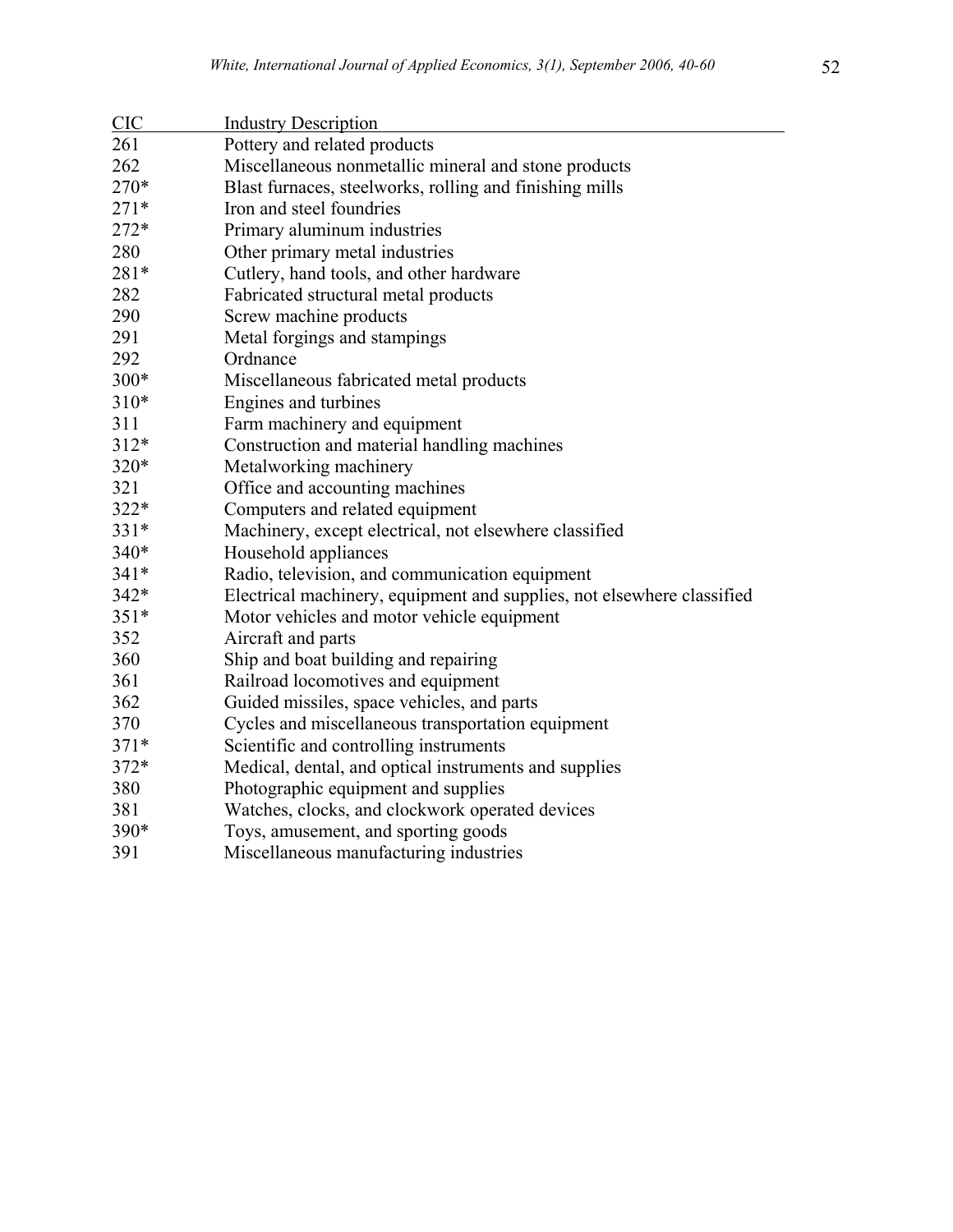# **Endnotes**

- 1. Department of Economics, Franklin and Marshall College, P.O. Box 3003, Lancaster, PA 17604 USA. Email: roger.white@fandm.edu**.**
- 2. An industry listing is provided in the appendix.
- 3. The concordance created for this study is available upon request from the author.
- 4. Annual and four-year changes were employed in sets of alternate regressions; however, the magnitude and statistical significance of the resulting coefficients indicate a stronger link exists between imports and displacement using two- and three-year changes in import competition measures.
- 5. Estimated probabilities are derived as *i i L L i e*  $\hat{P}_i = \frac{e^{\hat{L}_i}}{2}$ 1 ^ +  $=\frac{e^{Li}}{A}$ , where  $\hat{L}_i = \hat{\alpha}_0 + \hat{\beta}_x X_i$ 0  $\hat{L}_i = \hat{\alpha}_0 + \hat{\beta}_x X_i$  and coefficient

values are presented in Table 2. Values for the vector  $X_i$  are mean values corresponding to each worker type.

- 6. Changes in estimated displacement probabilities are derived as  $\frac{d}{dx} = P_i \times (1 P_i) \times \beta_x \times X_i$ *i*  $\frac{i}{f} = P_i \times (1 - P_i) \times \beta_{r} \times X$ *X*  $\frac{P_i}{\sigma} = \hat{P}_i \times (1 - \hat{P}_i) \times \hat{\beta}_x$ ∂  $\hat{\partial P}$   $\hat{P}$   $\hat{P}$   $\hat{P}$   $\hat{P}$   $\hat{P}$   $\hat{P}$  $(1 - P_i) \times \beta_{r} \times X_i$ , where  $X_i$  is the natural logarithm of the change in the import competition measure for each worker type and  $\hat{\beta}_x$  is the corresponding coefficient presented in Table 2.
- 7. In Table 3-B, we report the change in the estimated displacement probability when the twoyear change in the import price index is set equal to zero. However, as the corresponding coefficient presented in Table 2 is not significant from zero, the effective change in displacement probabilities for all worker types is zero.

# **References**

**Bartelsman, E. J. and W. Gray.** 1996. "The NBER Manufacturing Productivity Database," National Bureau of Economic Research Technical Working Paper 205, October.

**Belman, D. and T. M. Lee.** 1996. "International Trade and the Performance of U.S. Labor Markets," in *U.S. Trade Policy and Global Growth: New Directions in the International Economy*, Robert A. Blecker, ed. Armonk, NY: M.E. Sharpe.

**Berman, E., J. Bound, and Z. Griliches.** 1994. "Changes in the Demand for Skilled Labor within U.S. Manufacturing Industries: Evidence from the Annual Survey of Manufacturing," *Quarterly Journal of Economics*, 109(2), 367-397.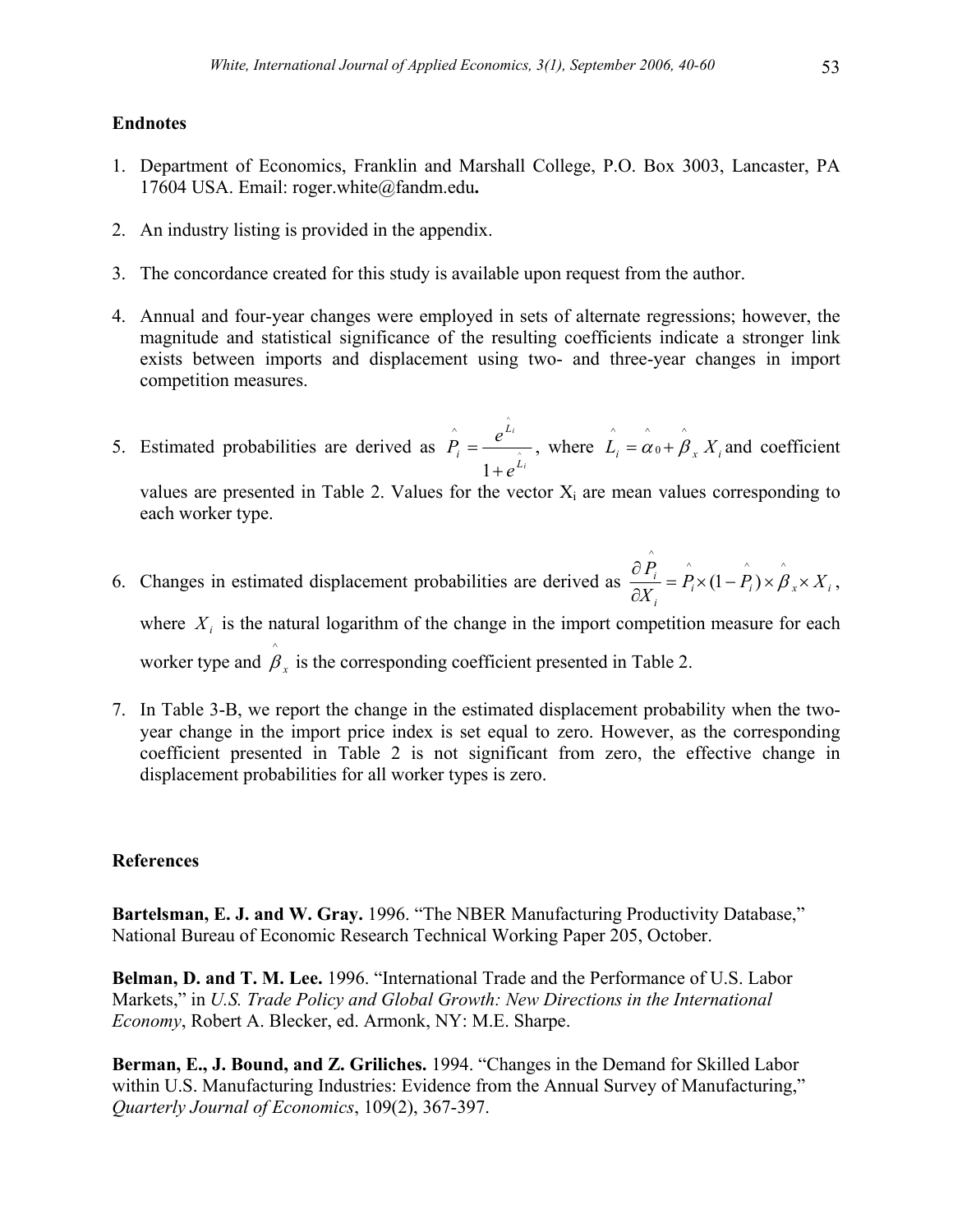**Berman, E., J. Bound, and S. Machin.** 1998. "Implications of Skill-Biased Technological Change: International Evidence," *Quarterly Journal of Economics*, 113(4), 1245-1279.

**Bernard, A. B. and J. B. Jensen.** 1995. "Exporters, Jobs, and Wages in U.S. Manufacturing: 1976-1987," *Brookings Papers on Economic Activity: Microeconomics,* 67-119.

**Blanchflower, D. G.** 2000. "Globalization and the Labor Market," Paper commissioned by the U.S. Trade Deficit Review Commission, Washington, DC, September.

**Carrington, W.** 1993. "Wage Losses for Displaced Workers: Is it the Firm That Really Matters," *Journal of Human Resources*, 28(3), 435-462.

**Dickens, W. T.** 1988. "The Effects of Trade on Employment," in *The Dynamics of Trade and Employment*, Laura D'Andrea Tyson, William T. Dickens, and John Zysman, eds. Cambridge, MA: Ballinger Publishing.

**Fallick, B. C.** 1996. "A Review of the Recent Empirical Literature on Displaced Workers," *Industrial and Labor Relations Review*, 50(1), 5-16.

**Farber, H. S.** 2005. "What do We Know about Job Loss in the United States? Evidence from the Displaced Workers Survey, 1984-2004," *Federal Reserve Bank of Chicago Economic Perspectives* 2Q, 13-28.

**Feenstra, R. C.** 1997. "NBER Trade Database, Disk 3: U.S. Exports, 1972-1994, with State Exports and Other U.S. Data," National Bureau of Economic Research Working Paper 5990, April.

**Feenstra, R. C.** 1996. "NBER Trade Database, Disk 1: U.S. Imports, 1972-1994: Data and Concordances," National Bureau of Economic Research Working Paper 5515, March.

**Freeman, R. B. and L. F. Katz.** 1991. "Industrial Wage and Employment Determination in an Open Economy," in *Immigration, Trade, and the Labor Market*, John M. Abowd and Richard B. Freeman, eds. Chicago, IL: University of Chicago Press.

**Jacobson, L. S., R. J. LaLonde, and D. G. Sullivan.** 1993. "Earnings Losses of Displaced Workers," *The American Economic Review*, 83(4), 685-709.

**Kletzer, L. G.** 2002. *Imports, Exports and Jobs: What does trade mean for employment and job loss?*, Kalamazoo, MI: W.E. Upjohn Institute for Employment Research.

**Kletzer, L. G.** 1998. "Job Displacement," *Journal of Economic Perspectives*, 12(1), 115-136.

**Kletzer, L. G. and R. W. Fairlie.** 2003. "The Long-Term Costs of Job Displacement for Young Adult Workers," *Industrial and Labor Relations Review*, July, 682-698.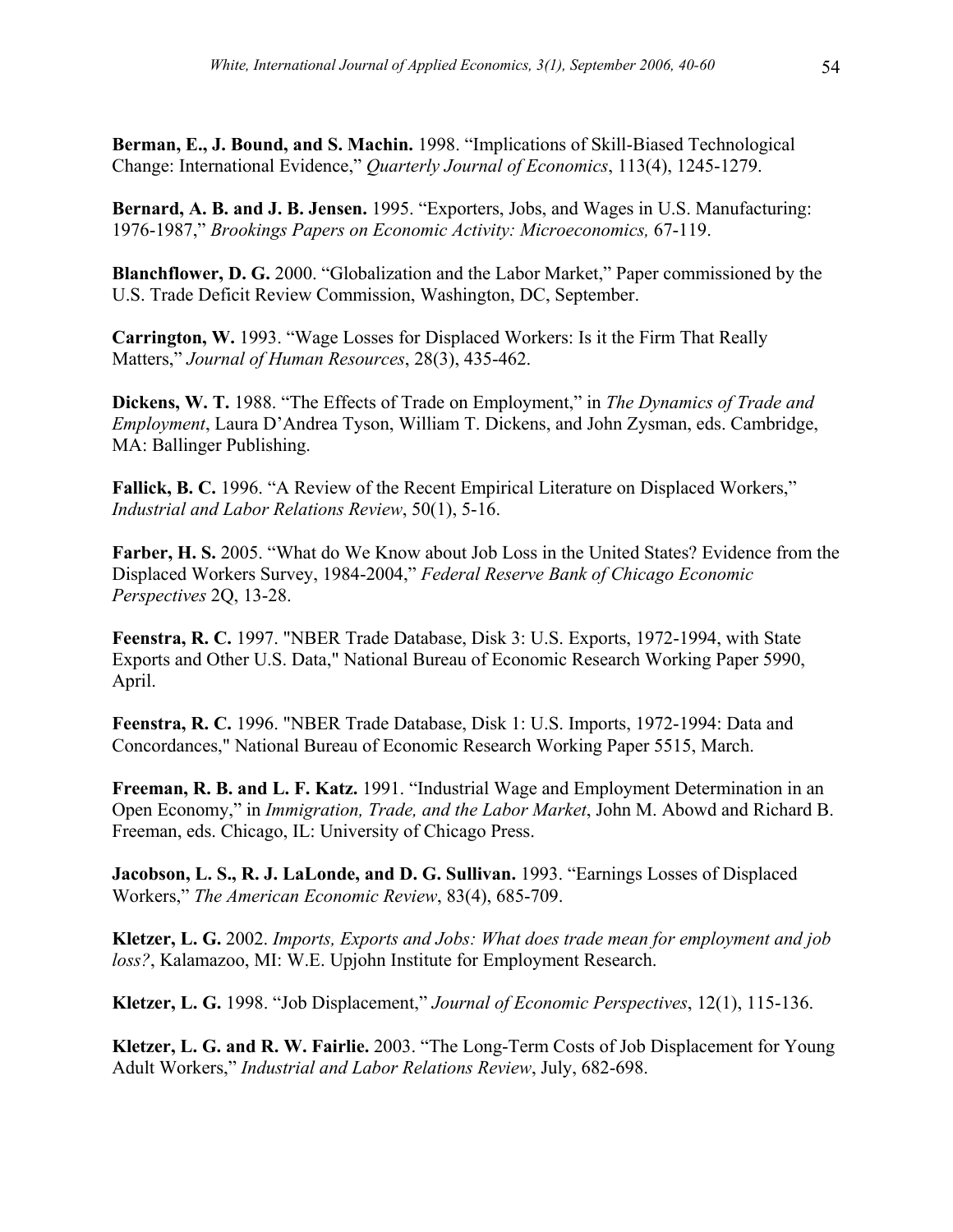**Krugman, P. and R. Lawrence.** 1994. "Trade, Jobs, and Wages," National Bureau of Economic Research Working Paper 4478, September.

**Lawrence, R. Z., and M. J. Slaughter.** 1993. "International Trade and American Wages in the 1980s: Giant Sucking Sound or Small Hiccup?" *Brookings Papers on Economic Activity: Microeconomics*, 161-210.

**Mann, C. L.** 1988. "The Effect of Foreign Competition in Prices and Quantities on the Employment in Import-Sensitive U.S. Industries," *The International Trade Journal*, 2(4), 409- 444.

Schmitt, J. 2004. "Job Displacement over the Business Cycle, 1991-2001," Center for Economic and Policy Research. June.

**Solow, R.** 1957. "Technical Change and the Aggregate Production Function." *Review of Economics and Statistics*, 39(3), 312-320.

**Stevens, A. H.** 1997. "Persistent Effects of Job Displacement: The Importance of Multiple Job Losses," *Journal of Labor Economics*, 15(1), 165-188.

**U.S. Department of Commerce, Bureau of the Census.** 2003. *Statistical Abstract of the United States: 2003* (123<sup>rd</sup> edition.) Washington, DC, 2003.

**U.S. Department of Commerce, Bureau of the Census.** 2001a. CURRENT POPULATION SURVEY, January 1984 – February 2000: DISPLACED WORKERS [Computer file]. Washington, DC: U.S. Dept. of Commerce, Bureau of the Census [producer], 1984-2001. College Station, TX: Unicon Research Corporation [distributor].

**U.S. Department of Commerce, Bureau of the Census.** 2001b. CURRENT POPULATION SURVEY, January 1983 – February 2000: JOB TENURE AND OCCUPATIONAL MOBILITY [Computer file]. Washington, DC: U.S. Department of Commerce, Bureau of the Census [producer], 1984-2001. College Station, TX: Unicon Research Corporation [distributor].

**U.S. Department of Commerce, Bureau of the Census.** 1995. *Statistical Abstract of the United*  States: 1995 (115<sup>th</sup> edition.) Washington, DC.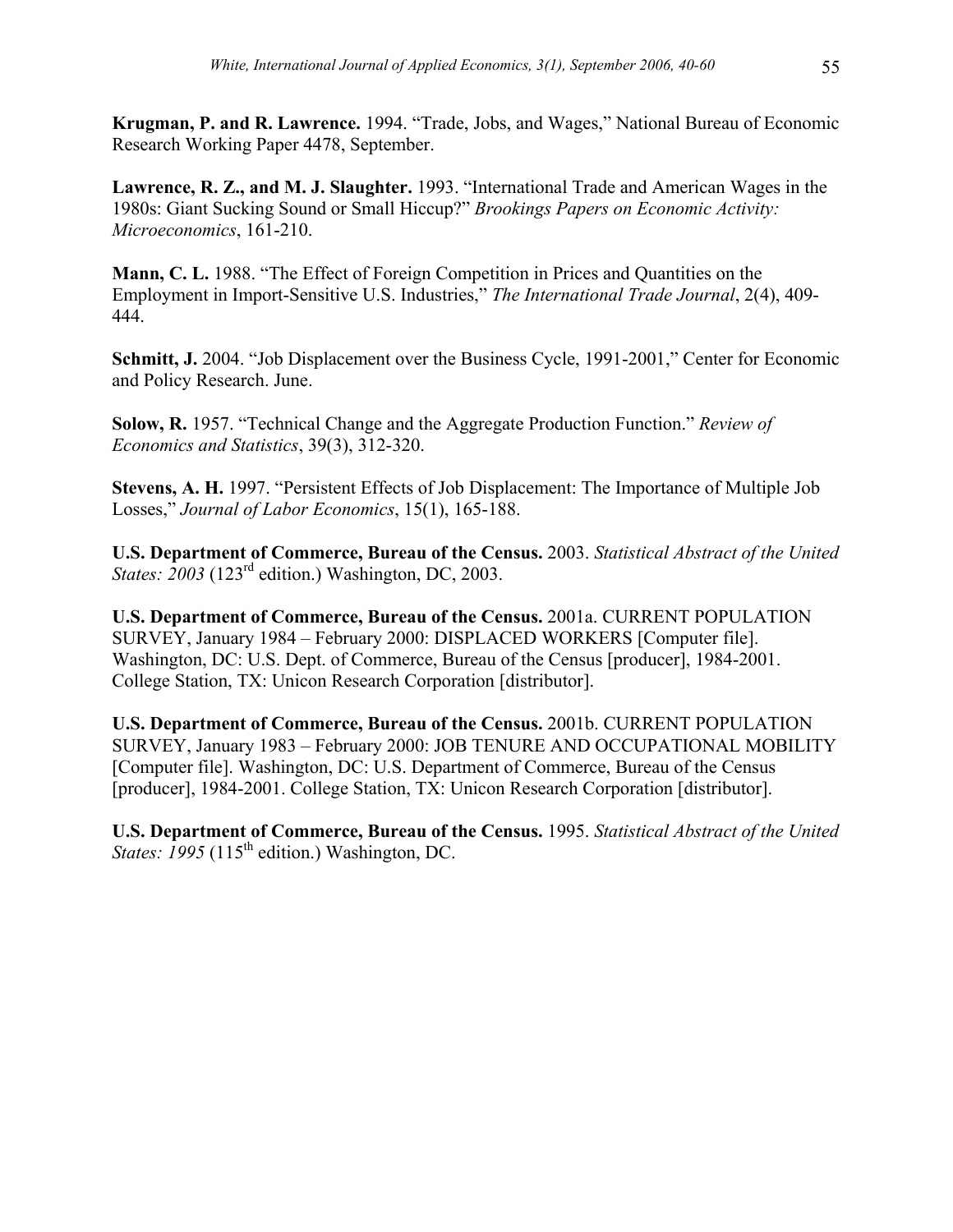|                                 |             |                   | Non-Displaced |
|---------------------------------|-------------|-------------------|---------------|
| Variable                        | All Workers | Displaced Workers | Workers       |
| Displaced                       | 0.041       |                   |               |
|                                 | (0.198)     |                   |               |
| Age (in years)                  | 39.186      | 37.858**          | 39.244        |
|                                 | (12.550)    | (12.282)          | (12.556)      |
| Education (in years)            | 13.430      | 13.192**          | 13.444        |
|                                 | (2.763)     | (2.697)           | (2.765)       |
| Less than a High School Diploma | 0.139       | $0.157**$         | 0.138         |
|                                 | (0.346)     | (0.364)           | (0.345)       |
| High School Diploma             | 0.223       | 0.222             | 0.223         |
|                                 | (0.416)     | (0.416)           | (0.416)       |
| Some College                    | 0.410       | $0.438**$         | 0.409         |
|                                 | (0.492)     | (0.496)           | (0.492)       |
| B.A./B.S. or Above              | 0.228       | $0.182**$         | 0.230         |
|                                 | (0.420)     | (0.386)           | (0.421)       |
| Experience (in years)           | 19.750      | 18.666**          | 19.801        |
|                                 | (13.048)    | (12.855)          | (13.055)      |
| Female                          | 0.342       | $0.399**$         | 0.340         |
|                                 | (0.475)     | (0.490)           | (0.474)       |
| Minority                        | 0.130       | $0.163**$         | 0.129         |
|                                 | (0.337)     | (0.369)           | (0.335)       |
| Union                           | 0.048       | $0.017**$         | 0.050#        |
|                                 | (0.214)     | (0.129)           | (0.217)       |
| N                               | 101,187     | 4,143             | 97,044        |

#### **Table 1-A: Descriptive Statistics, Worker Observations**

Values presented are non-weighted arithmetic means. Standard deviations are in parentheses. Ttests of differences in mean values between stratified samples and the full sample were employed. "\*\*", "\*", and "#" denote significance from overall mean values at the 1%,  $5\%$ , and 10% levels, respectively.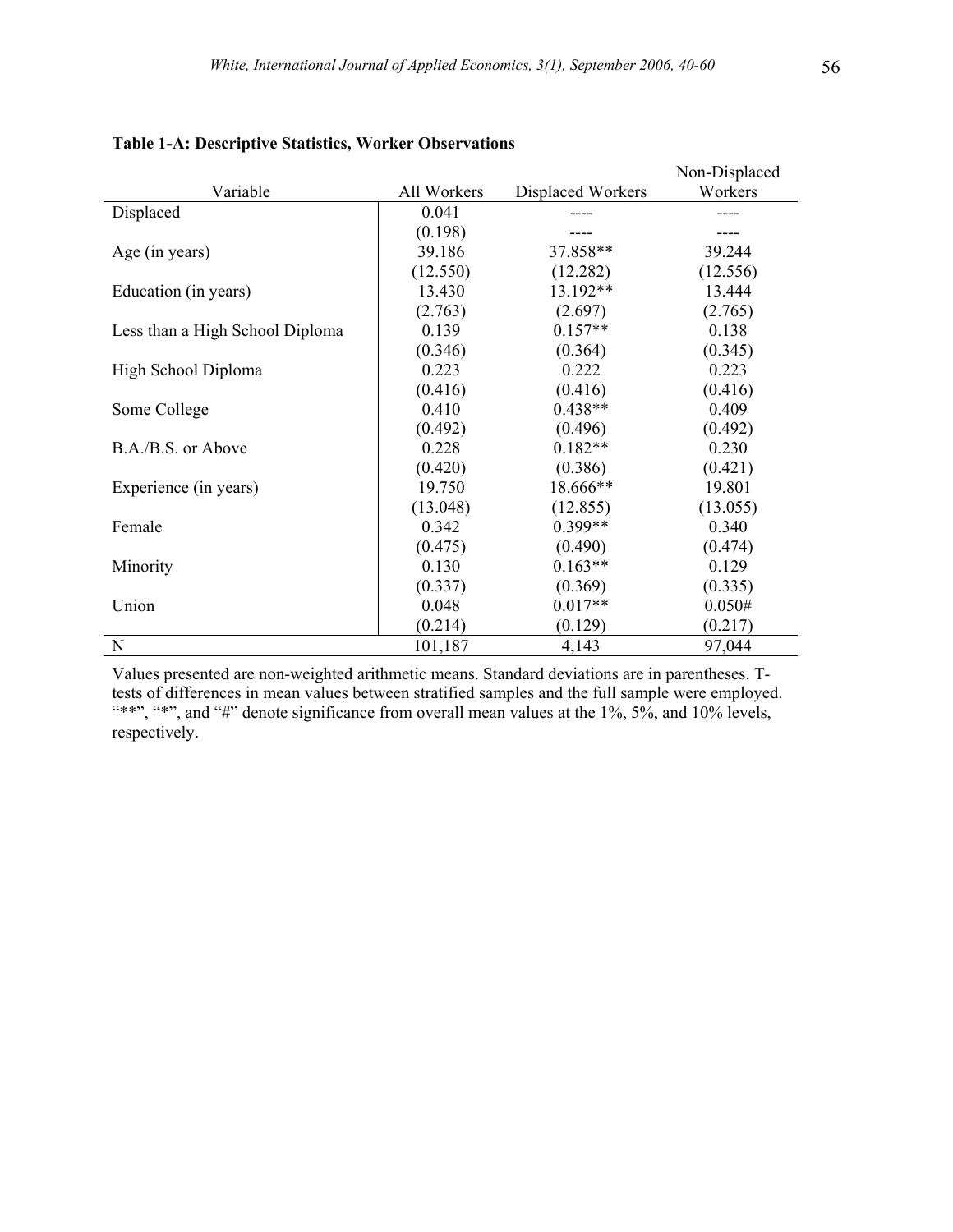| Variable                                          | All Workers | Displaced Workers | Non-Displaced<br>Workers |
|---------------------------------------------------|-------------|-------------------|--------------------------|
| $\Delta$ ln Import Penetration (2-year $\Delta$ ) | 0.083       | $0.101**$         | 0.082                    |
|                                                   | (0.217)     | (0.205)           | (0.218)                  |
| $\Delta$ In Import Penetration (3-year $\Delta$ ) | 0.132       | $0.152**$         | 0.131                    |
|                                                   | (0.269)     | (0.249)           | (0.269)                  |
| $\Delta$ ln Export Penetration (2-year $\Delta$ ) | 0.132       | $0.109**$         | 0.133                    |
|                                                   | (0.321)     | (0.320)           | (0.321)                  |
| $\Delta$ In Export Penetration (3-year $\Delta$ ) | 0.209       | $0.190**$         | 0.209                    |
|                                                   | (0.399)     | (0.411)           | (0.399)                  |
| $\Delta$ ln Domestic Market (2-year $\Delta$ )    | 0.100       | $0.090**$         | 0.101                    |
|                                                   | (0.121)     | (0.123)           | (0.121)                  |
| $\Delta$ ln Domestic Market (3-year $\Delta$ )    | 0.152       | $0.139**$         | 0.153                    |
|                                                   | (0.177)     | (0.170)           | (0.177)                  |
| $\Delta$ ln Technology (2-year $\Delta$ )         | 0.102       | 0.101             | 0.102                    |
|                                                   | (0.158)     | (0.150)           | (0.158)                  |
| $\Delta$ ln Technology (3-year $\Delta$ )         | 0.156       | 0.154             | 0.156                    |
|                                                   | (0.220)     | (0.201)           | (0.221)                  |
| In Capital-Labor Ratio                            | 74.417      | 66.237**          | 74.786                   |
|                                                   | (78.837)    | (70.390)          | (79.178)                 |
| N                                                 | 693         | 693               | 693                      |
| $\Delta$ ln Import Price (2-year $\Delta$ )       | 0.026       | $0.020**$         | 0.027                    |
|                                                   | (0.099)     | (0.097)           | (0.100)                  |
| $\Delta$ ln Import Price (3-year $\Delta$ )       | 0.041       | $0.029**$         | 0.042                    |
|                                                   | (0.138)     | (0.138)           | (0.138)                  |
| $\Delta$ ln Export Price (2-year $\Delta$ )       | 0.032       | 0.030             | 0.032                    |
|                                                   | (0.067)     | (0.065)           | (0.067)                  |
| $\Delta$ ln Export Price (3-year $\Delta$ )       | 0.052       | 0.054             | 0.052                    |
|                                                   | (0.090)     | (0.096)           | (0.090)                  |
| N                                                 | 261         | 261               | 261                      |
| $\Delta$ ln Capacity Utilization Rate             | 0.016       | $0.025**$         | 0.016                    |
|                                                   | (0.076)     | (0.082)           | (0.076)                  |

**Table 1-B: Descriptive Statistics, Industry Variables**

See Table 1-A notes. As Capacity Utilization Rates employed represent the entire manufacturing sector, the relevant sample size is 18.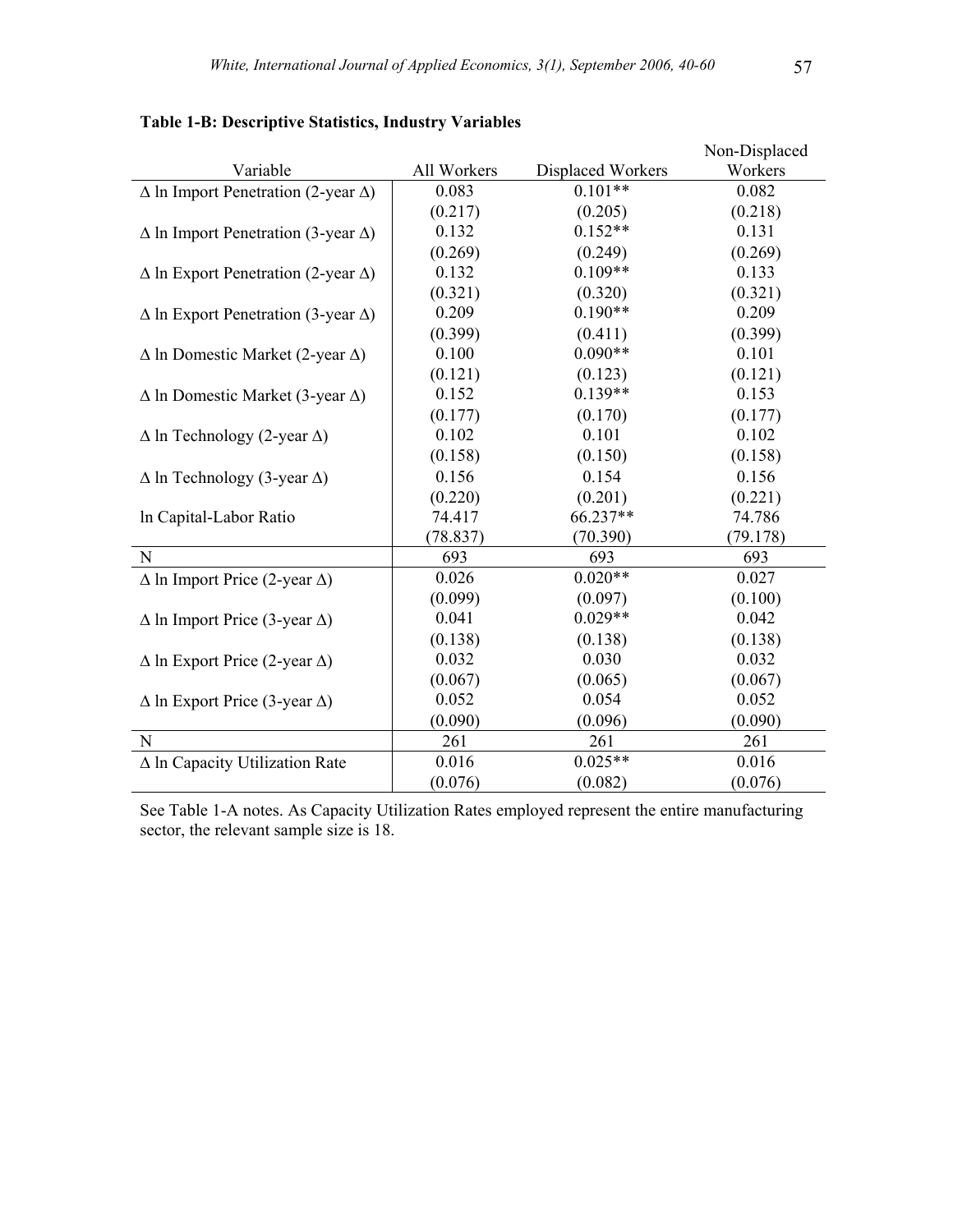#### **Table 2: Determinants of Job Displacement**

|                                                    | Quantity Measures: 1983-1995 |              |             | Price Measures: 1983-1999 |
|----------------------------------------------------|------------------------------|--------------|-------------|---------------------------|
| Variable                                           | (a)                          | (b)          | (c)         | (d)                       |
| $\Delta$ In Import Penetration <sub>it</sub>       | $0.535**$                    | $0.345**$    |             |                           |
|                                                    | (0.082)                      | (0.067)      |             |                           |
| $\Delta$ In Export Penetration <sub>it</sub>       | $-0.312**$                   | $-0.19**$    |             |                           |
|                                                    | (0.06)                       | (0.048)      |             |                           |
| $\Delta$ ln Import Price <sub>it</sub>             |                              |              | $-0.22$     | $-0.837**$                |
|                                                    |                              |              | (0.318)     | (0.266)                   |
| $\Delta$ ln Export Price <sub>it</sub>             |                              |              | 0.841#      | 0.719#                    |
|                                                    |                              |              | (0.484)     | (0.379)                   |
| $\Delta$ In Domestic Market <sub>it</sub>          | $-0.508**$                   | $-0.476**$   |             |                           |
|                                                    | (0.158)                      | (0.123)      |             |                           |
| $\Delta$ ln Technology <sub>it</sub>               | 0.201                        | $0.26*$      |             |                           |
|                                                    | (0.125)                      | (0.104)      |             |                           |
| $\Delta$ In Capacity Utilization Rate <sub>t</sub> | $-3.565**$                   | $-3.429**$   | $-1.088$    | $-1.253$                  |
| $(1$ -year $\Delta)$                               | (0.687)                      | (0.678)      | (0.973)     | (1.03)                    |
| $\Delta$ In Capacity Utilization Rate <sub>t</sub> | $-5.619**$                   | $-6.021**$   | $-4.631**$  | $-2.733*$                 |
| (lagged 1-year $\Delta$ )                          | (0.686)                      | (0.691)      | (1.04)      | (1.109)                   |
| In Capital-Labor Ratio <sub>it</sub>               | $-0.001**$                   | $-0.001**$   |             |                           |
|                                                    | (0.0003)                     | (0.0003)     |             |                           |
| Female <sub>i</sub>                                | $0.165**$                    | $0.167**$    | $0.132**$   | $0.163**$                 |
|                                                    | (0.036)                      | (0.036)      | (0.051)     | (0.053)                   |
| Minority <sub>i</sub>                              | $0.258**$                    | $0.26**$     | $0.251**$   | $0.235**$                 |
|                                                    | (0.047)                      | (0.047)      | (0.067)     | (0.071)                   |
| Union $_{it}$                                      | $-1.111**$                   | $-1.113**$   | $-1.112**$  | $-1.101**$                |
|                                                    | (0.129)                      | (0.129)      | (0.18)      | (0.193)                   |
| $Experience_{it}$                                  | $-0.009**$                   | $-0.009**$   | $-0.01**$   | $-0.01**$                 |
|                                                    | (0.001)                      | (0.001)      | (0.002)     | (0.002)                   |
| Less than High School Diploma <sub>i</sub>         | $0.44**$                     | $0.441**$    | $0.273*$    | $0.228**$                 |
|                                                    | (0.062)                      | (0.062)      | (0.09)      | (0.095)                   |
| High School Diploma <sub>i</sub>                   | $0.387**$                    | $0.391**$    | 0.125#      | 0.098                     |
|                                                    | (0.058)                      | (0.058)      | (0.076)     | (0.079)                   |
| Some College <sub>i</sub>                          | $0.302**$                    | $0.296**$    | $0.327**$   | $0.323**$                 |
|                                                    | (0.048)                      | (0.048)      | (0.065)     | (0.069)                   |
| Constant                                           | $-3.151**$                   | $-3.156**$   | $-3.202**$  | $-3.224**$                |
|                                                    | (0.057)                      | (0.058)      | (0.065)     | (0.069)                   |
| N                                                  | 82,292                       | 82,315       | 43,240      | 39,901                    |
| Log-Likelihood Function                            | $-14,409.90$                 | $-14,412.92$ | $-7,335.08$ | $-6,674.61$               |
| $\chi^2$ (test for joint significance)             | 473.40**                     | 463.21**     | 159.90**    | 147.91**                  |
| Pseudo $R^2$                                       | 0.16                         | 0.16         | 0.11        | 0.11                      |

#### Dependent Variable: Displaced<sub>it</sub> (Logit Estimation)

Log-odds ratios reported. Standard errors are in parentheses. "\*\*", "\*", and "#" denote statistical significance at the 1%, 5%, and 10% levels, respectively. Column (a) presents estimation results wherein 2-year changes in import penetration rates, exports, domestic market and technology are employed as explanatory variables. Column (b) presents results when 3-year changes are employed. Columns (c) and (d) present results when the 2-year and 3-year changes in the import and export price indices are employed, respectively.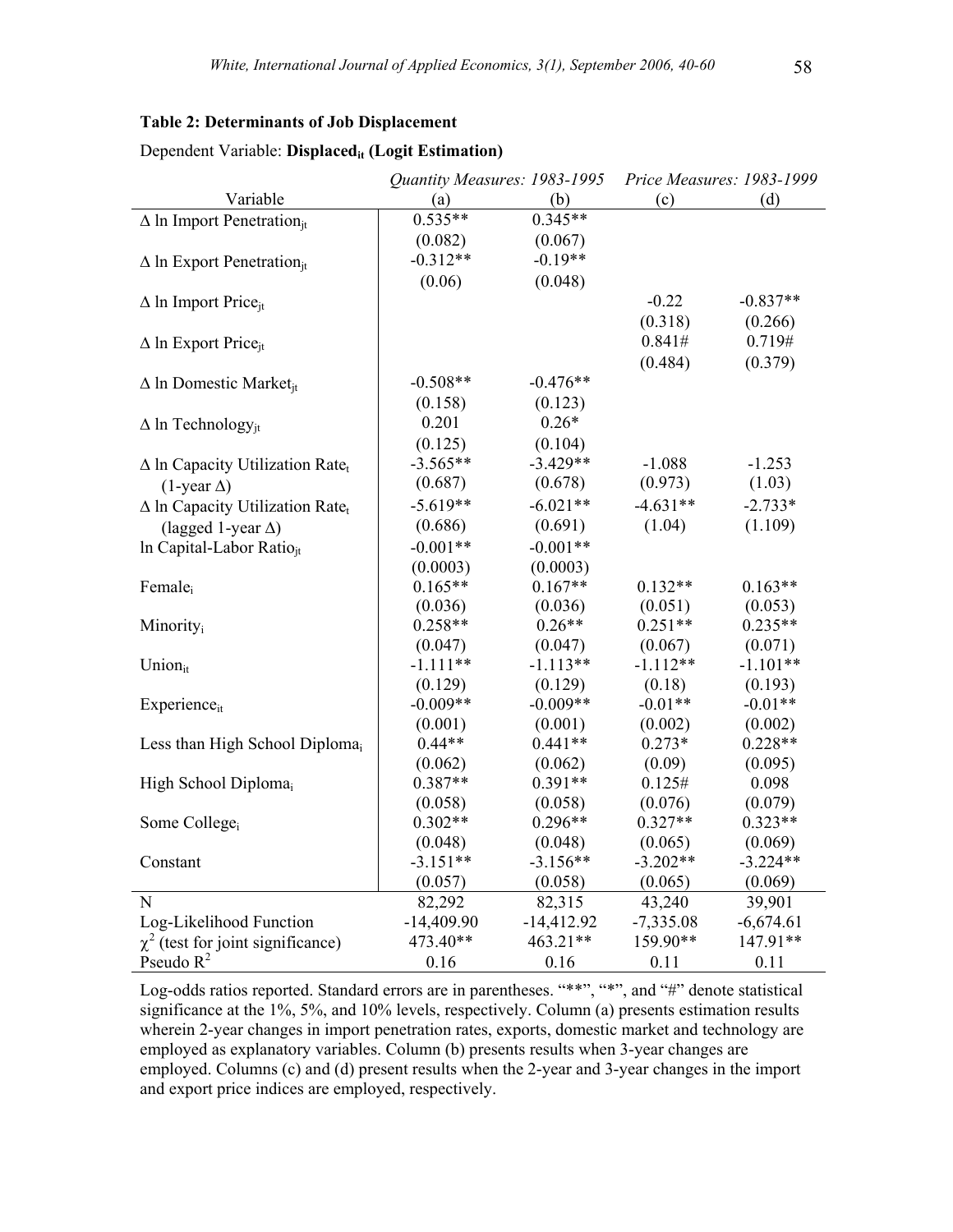|                                                 | <b>Estimated Displacement Probabilities</b> |       |       |       |
|-------------------------------------------------|---------------------------------------------|-------|-------|-------|
| Worker Type                                     | (a)                                         | (b)   | (c)   | (d)   |
| <b>All Workers</b>                              | 3.57%                                       | 3.59% | 4.02% | 4.15% |
| <b>Education: Less than High School diploma</b> |                                             |       |       |       |
| Minority female non-union workers               | 6.70%                                       | 6.83% | 5.91% | 5.85% |
| Minority female union workers                   | 2.35%                                       | 2.36% | 1.98% | 2.03% |
| Minority male non-union workers                 | 5.51%                                       | 5.69% | 5.13% | 4.95% |
| Minority male union workers                     | 1.86%                                       | 1.94% | 1.75% | 1.73% |
| White female non-union workers                  | 5.27%                                       | 5.40% | 4.69% | 4.71% |
| White female union workers                      | 1.72%                                       | 1.76% | 1.54% | 1.54% |
| White male non-union workers                    | 4.46%                                       | 4.58% | 4.20% | 4.10% |
| White male union workers                        | 1.46%                                       | 1.51% | 1.38% | 1.36% |
| <b>Education: High School diploma</b>           |                                             |       |       |       |
| Minority female non-union workers               | 6.56%                                       | 6.75% | 5.48% | 5.05% |
| Minority female union workers                   | 2.21%                                       | 2.29% | 1.81% | 1.71% |
| Minority male non-union workers                 | 5.58%                                       | 5.72% | 4.85% | 4.35% |
| Minority male union workers                     | 1.83%                                       | 1.85% | 1.56% | 1.44% |
| White female non-union workers                  | 5.13%                                       | 5.25% | 4.25% | 3.99% |
| White female union workers                      | 1.75%                                       | 1.77% | 1.45% | 1.37% |
| White male non-union workers                    | 4.35%                                       | 4.44% | 3.78% | 3.44% |
| White male union workers                        | 1.42%                                       | 1.44% | 1.25% | 1.13% |
| <b>Education: Some college</b>                  |                                             |       |       |       |
| Minority female non-union workers               | 6.44%                                       | 6.61% | 7.01% | 7.13% |
| Minority female union workers                   | 2.10%                                       | 2.16% | 2.35% | 2.50% |
| Minority male non-union workers                 | 5.33%                                       | 5.49% | 6.10% | 6.08% |
| Minority male union workers                     | 1.78%                                       | 1.83% | 2.06% | 2.05% |
| White female non-union workers                  | 4.87%                                       | 4.98% | 5.41% | 5.59% |
| White female union workers                      | 1.67%                                       | 1.72% | 1.90% | 1.97% |
| White male non-union workers                    | 4.09%                                       | 4.21% | 4.74% | 4.77% |
| White male union workers                        | 1.36%                                       | 1.40% | 1.59% | 1.64% |
| <b>Education: B.A./B.S. or above</b>            |                                             |       |       |       |
| Minority female non-union workers               | 4.88%                                       | 5.01% | 5.38% | 5.45% |
| Minority female union workers                   | 1.61%                                       | 1.69% | 1.83% | 1.88% |
| Minority male non-union workers                 | 4.06%                                       | 4.16% | 4.64% | 4.57% |
| Minority male union workers                     | 1.32%                                       | 1.37% | 1.55% | 1.58% |
| White female non-union workers                  | 3.77%                                       | 3.87% | 4.22% | 4.33% |
| White female union workers                      | 1.30%                                       | 1.33% | 1.45% | 1.50% |
| White male non-union workers                    | 3.12%                                       | 3.21% | 3.58% | 3.60% |
| White male union workers                        | 1.02%                                       | 1.06% | 1.20% | 1.24% |

# **Table 3-A: Estimated Displacement Probabilities, by Worker Type**

Columns (a) through (d) present probabilities constructed using log-odds coefficients reported in Columns (a) through (d), respectively, of Table 2.